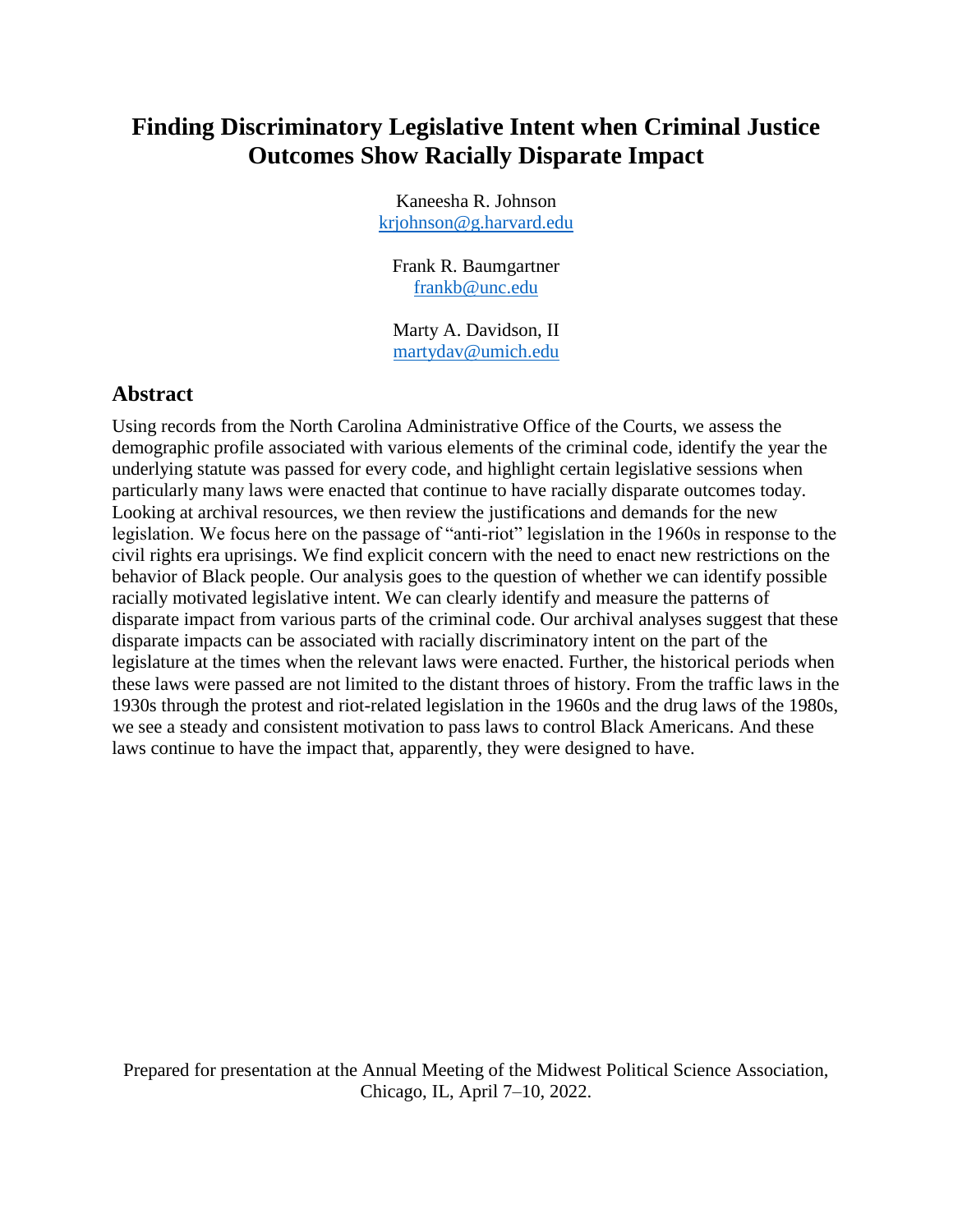#### **Introduction**

Current research in the area of inequality in the criminal legal system has focused on the disparate impact that rise in contact with the system (see our own previous work on the topic, Baumgartner et al. 2018, 2019, or Munk 2019). While disparate impact remains an important area of inquiry, we push beyond showing different outcomes and demonstrate that some of the laws currently on the books in North Carolina were created with an intention to target certain groups of people.

In this paper, we begin by describing the Administrative Office of the Court's database used in this paper. We then outline the method we use to identify disparate impact statutes in North Carolina. Next, we demonstrate how certain laws within the criminal code were created with a discriminatory intent, paying specific intention to laws that were created in response to the civil rights movement during the 1960s. Finally, we show that those laws that were created with discriminatory intent continue to be applied in a discriminatory manner. We are able to demonstrate a clear line from discriminatory intent to disparate treatment.

#### **Documenting Disparate Impact**

#### *The North Carolina Administrative Office of the Courts Database*

The Administrative Office of the Courts (AOC) database includes every arrest charge in North Carolina from January  $1<sup>st</sup>$ , 2013 to December 31 $<sup>st</sup>$ , 2019 with more than 300 variables</sup> pertaining to the individual, the charges, and other sentencing information. The total database includes 13,539,271 charges, which is the outcome we focus on here.

When a person is charged with an offence in North Carolina, they are charged with an offense code authorized under a state general statute. For example, there are at least five different offense codes relating to general larceny (2318: aid and abet larceny misdemeanor, 2319: aid and abet larceny felony, 2320 felony larceny > \$400, 2321: felony larceny, and 2322 misdemeanor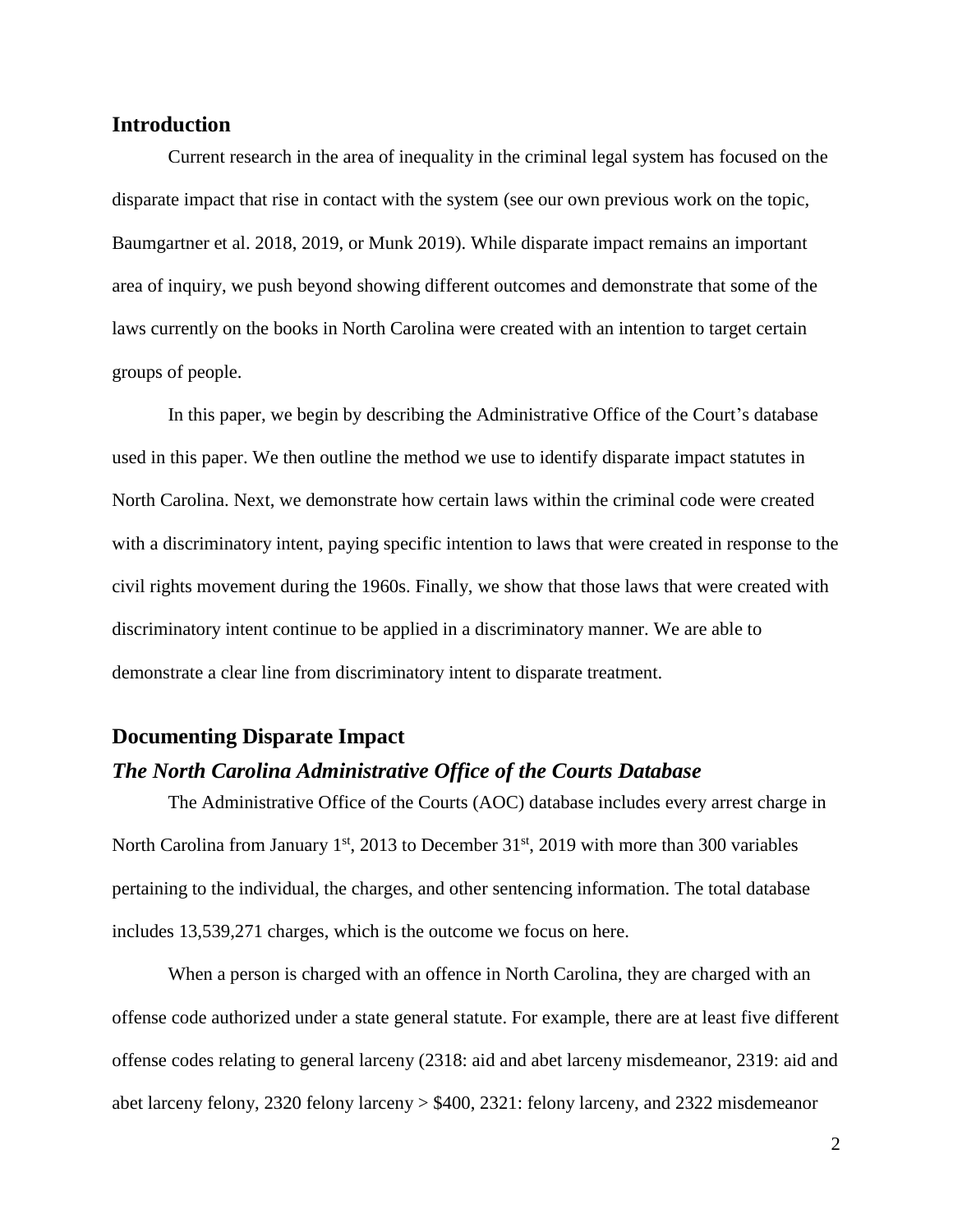larceny) all of which under defined within the statute subsection 14-72(A), statute 14-72. For the purposes of this section, we are concerned with the year that the statute (e.g. 14-72) was codified, rather than the individual offense codes that are associated with the charge.

The first step in our analysis was to collapse the data to the statute number and include demographic counts for each. Then, to identify the year that the statute was codified, we examined the drafting and revision of each statute provided through the North Carolina General Assembly<sup>1</sup> and recorded the origin year for all statutes appearing in the list of active offense codes. As of end of year 2021 there were 2,184 offense codes that appear under 1,084 statute subsections, when aggregated to the chapter and section number, there were 647 statute sections in total, 559 of which appeared in the AOC database. Figure 1 shows the number of current statutes by the year that they were passed, and figure 2 shows the number of charges that appear in the AOC databased by the year passed. There were 38 statutes that did not have an origin year listed, 23 of those have been repealed, 14 have no date listed, and two are broadly defined as local ordinances.

 $\overline{a}$ 

<sup>1</sup> Data retrieved from the North Carolina General Assembly website: https://www.ncleg.gov/Laws/GeneralStatutes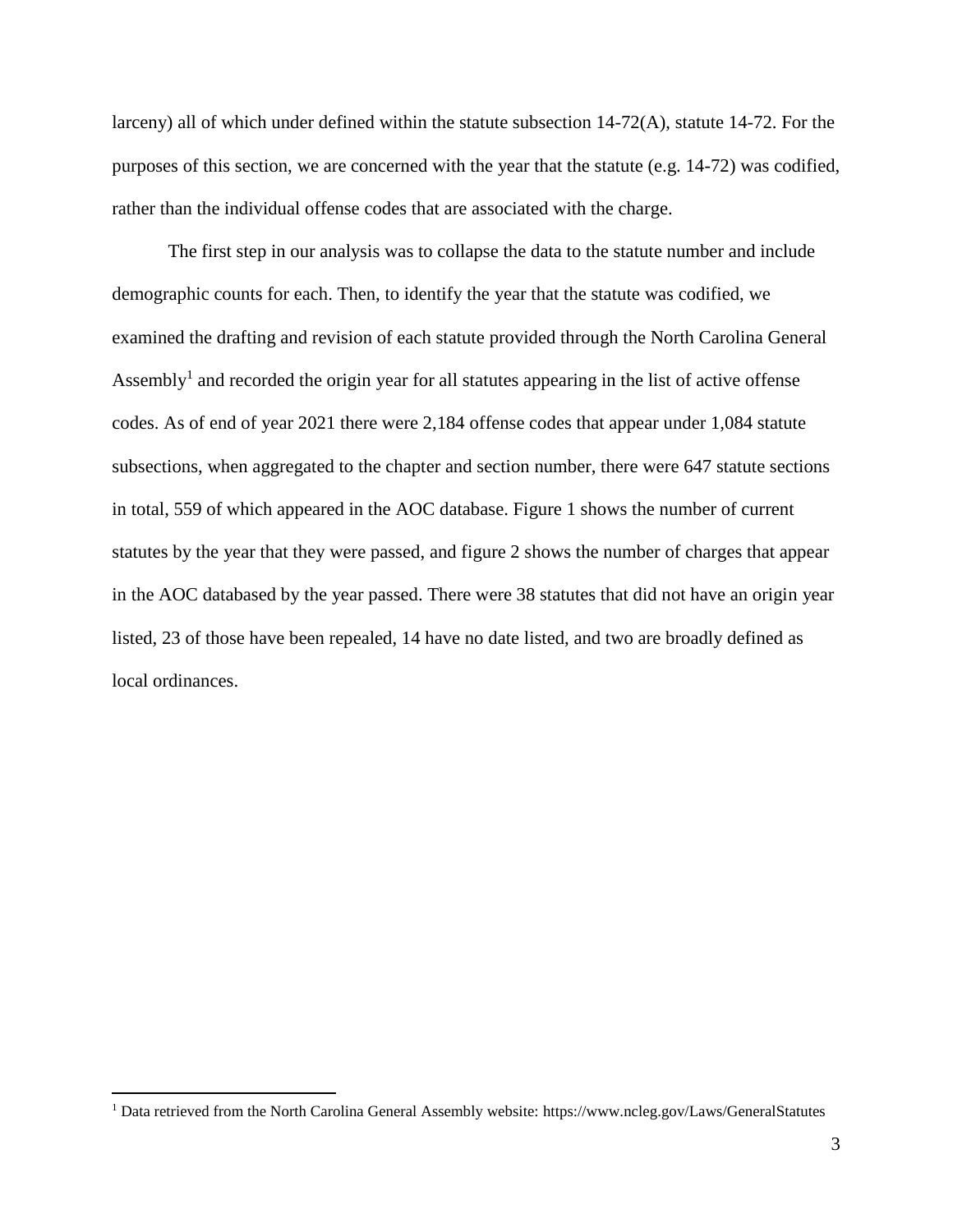

Figure 1: Number of Statutes passed, by Year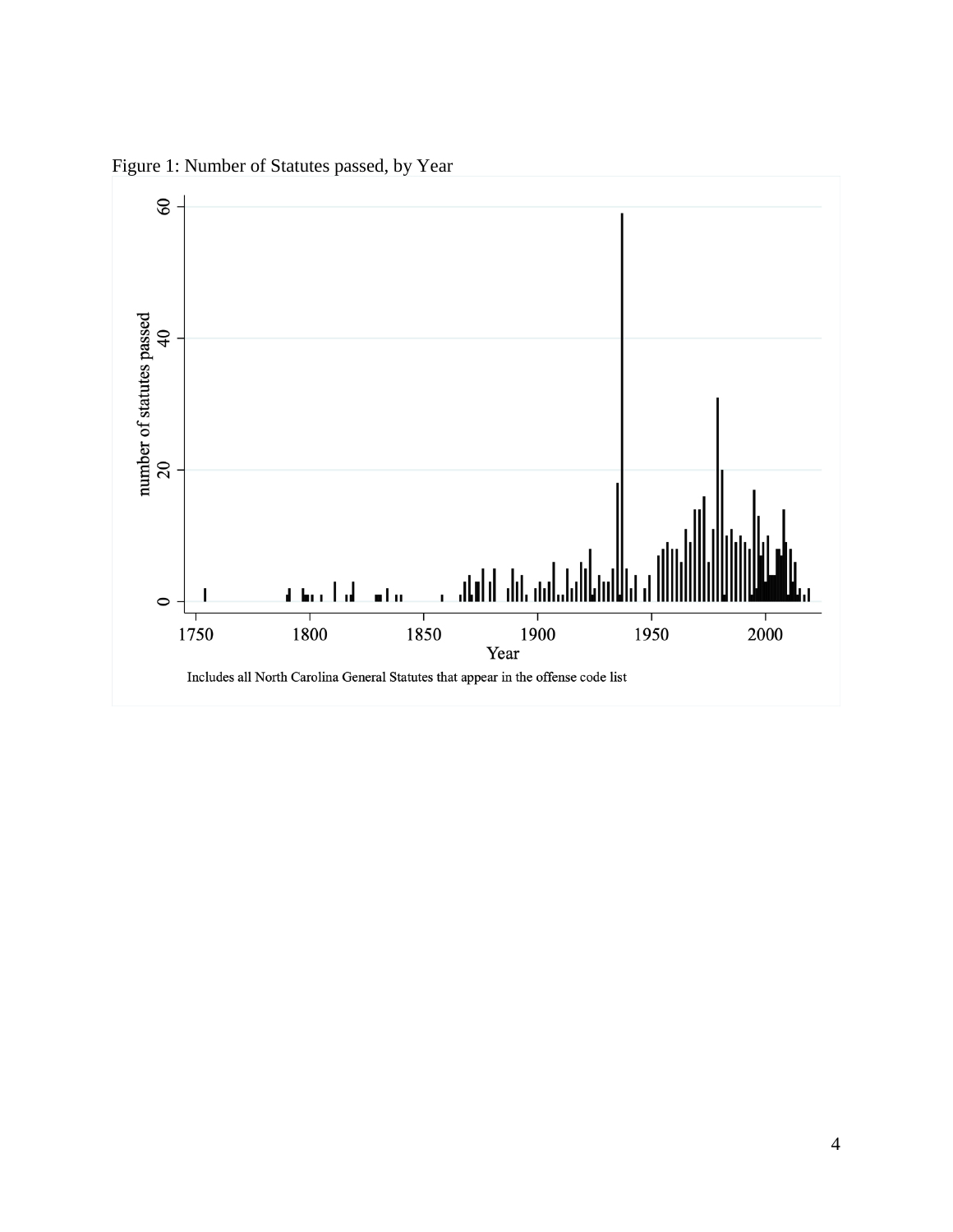

Figure 2: Number of Charges, by Statute Origin Year

We find that there are distinct periods when active statutes were codified. It is important to note that our dataset does not represent the universe of statutes enacted in North Carolina history, as there are likely a number of statutes that have been enacted and subsequently repealed. While this is an important consideration to take into account for understanding the complete history of the law, we are primarily concerned with the legacy of existing statutes and therefore do not need to focus on laws that are not currently active.

## *Assessing Disparate Impact*

In order to determine whether there are sections of the general statute that targets certain racial groups, we calculate the percent of charges for each racial group for every statute that appears within the AOC. In the legal sector, there is a long and ongoing discussion surrounding the ways in which one might prove that disparate impact has occurred under a specific law or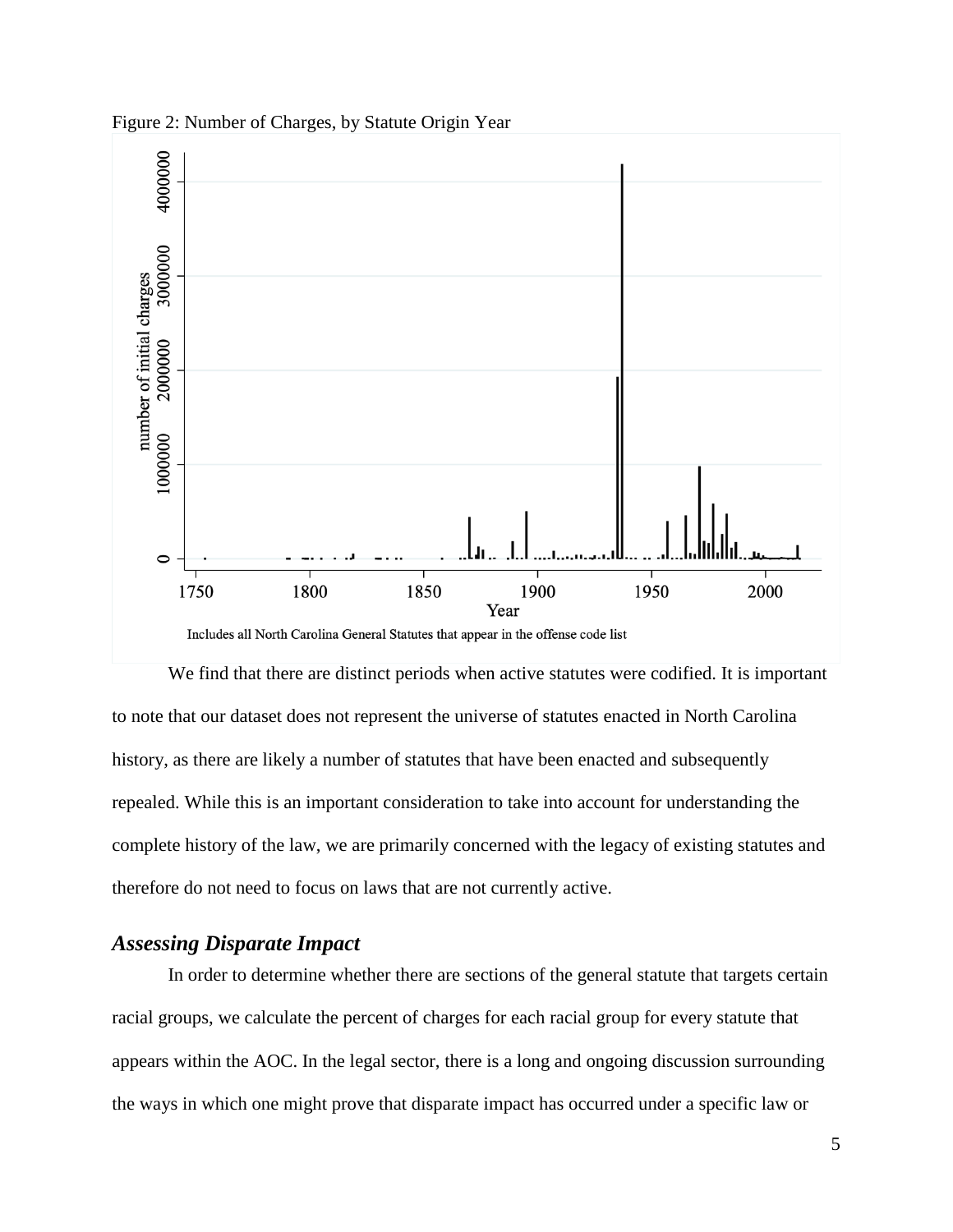policy. There are parts of the law that do not take into account statistical evidence at all (Gross 2012), and some that have accepted statistical evidence of disparate impact but have not provided a concrete threshold for what constitutes disparate impact<sup>2</sup>. Although there has been no formal guideline provided through the Fair Housing Act, some commentors have suggested that a policy with disparate impact under the Fair Housing Act is one that has a 20 percent difference between the relevant groups (i.e. a statute that charges at least 120 percent of a group's population share would be considered a law with a disparate impact). Others have conjectured that, absent statistical definitions, there must be a "meaningful difference" between groups.

While there is subjectivity surrounding thresholds in establishing disparate impact, we take a conservative estimate and set the bar at 140 percent of a group's population share, and we focus here only on black and white people. Non-Hispanic white people in North Carolina currently account for 70.6 percent of the population, which means a statute were white people account for at least 98.84 percent of charges would be considered a white disparate impact law. 22.2 percent of the North Carolina population is Black alone, meaning a statute that charges black people at least 31.08 percent would be considered a black disparate impact law. Using these criteria, we find that there are 380 statutes that are currently on the books that result in a disparate impact on either black or white people. 364 statutes have a disparate impact on Black people, and 16 statutes have a disparate impact on white people<sup>3</sup>.

Using our 140 percent definition for disparate impact, we seek to find whether there are certain periods of time that are responsible for the passage of the bulk of currently active disparate impact statutes and whether the origins of these statutes followed a particular pattern

 $\overline{a}$ 

<sup>&</sup>lt;sup>2</sup> Definitions within the Fair Housing Act focuses more on which party the burden should fall on to prove that a policy has a disparate impact, see https://www.hud.gov/sites/documents/DISCRIMINATORYEFFECTRULE.PDF  $3$  Appendix 1 outlines offense codes that result in the highest disparate impact for each group along with information of the types of crime that fall under that statute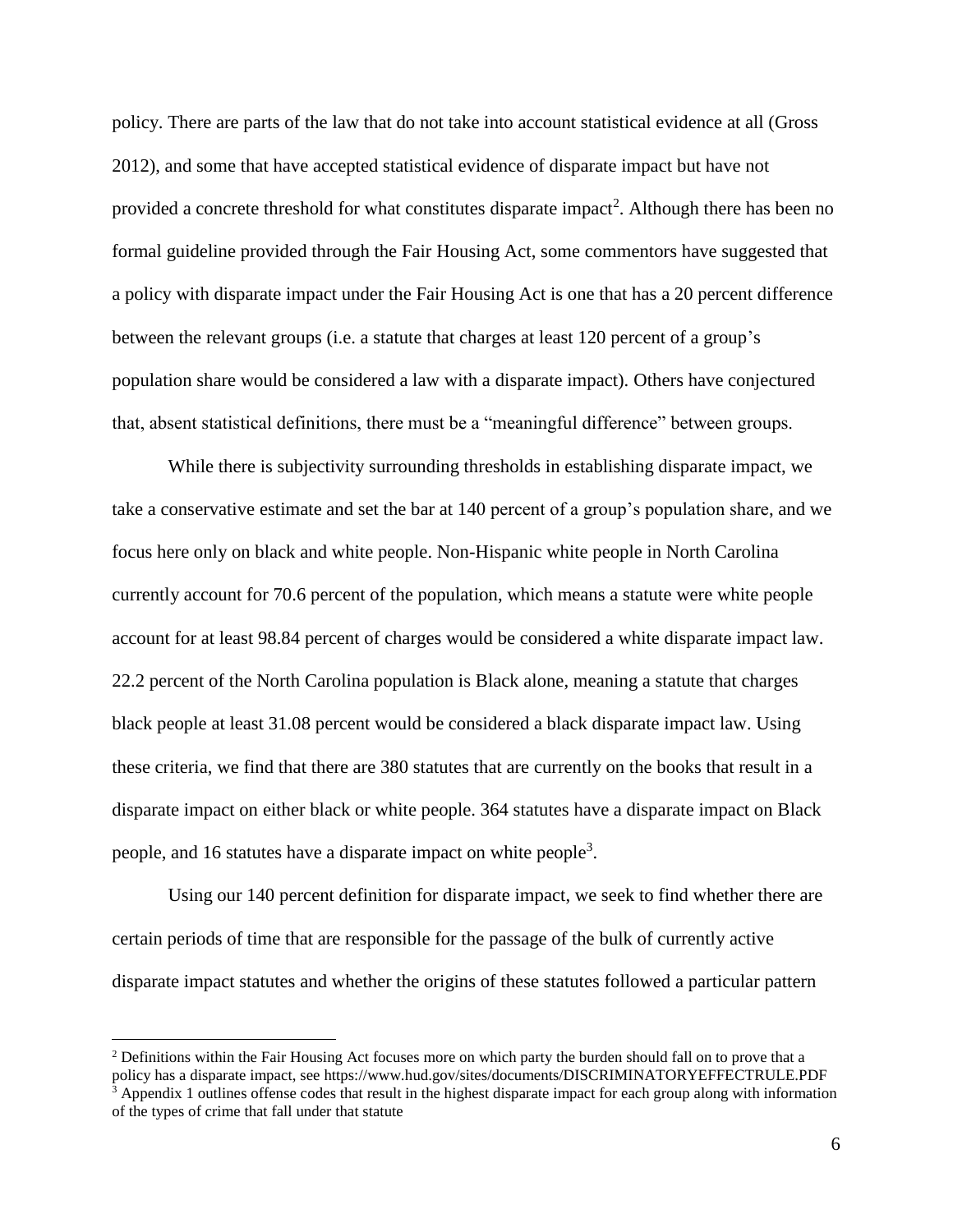for black or white people. Figures 3 and 4 show when disparate impact statutes were passed by race.



Figure 3: Disparate Impact Statutes, Black Figure 4: Disparate Impact Statutes, White

We find that most the statutes enacted that have disparate impact are attributable to statutes passed which ultimately have a disparate impact on Black people; the mid-1930s, the late 1960s to 1970s and the late-1990s. Identifying disparate impact alone does not necessarily mean that there is an intention to target a given group. However, given that there were very distinct periods that passed laws that ultimately had a disparate impact might raise cause for concern. It also invites investigation into those legislative sessions, which is what we do here.

To prove that a policy or law has a discriminatory intent requires us to move beyond showing that there are statistical differences in outcomes. A number of methods have been adopted within the legal and academic contexts to determine discriminatory intent. For cases where discriminatory intent is fairly clear, the plain meaning of the words and definitions of terms used at time of passage (Caminetti v. United States (1917)). When the wording of a statute seems neutral at face value, better insight might be found by examining either legislative and committee reports surrounding the law or policy in question or establishing the public opinion during the time of passage. In this paper, we use the method of examining legislative and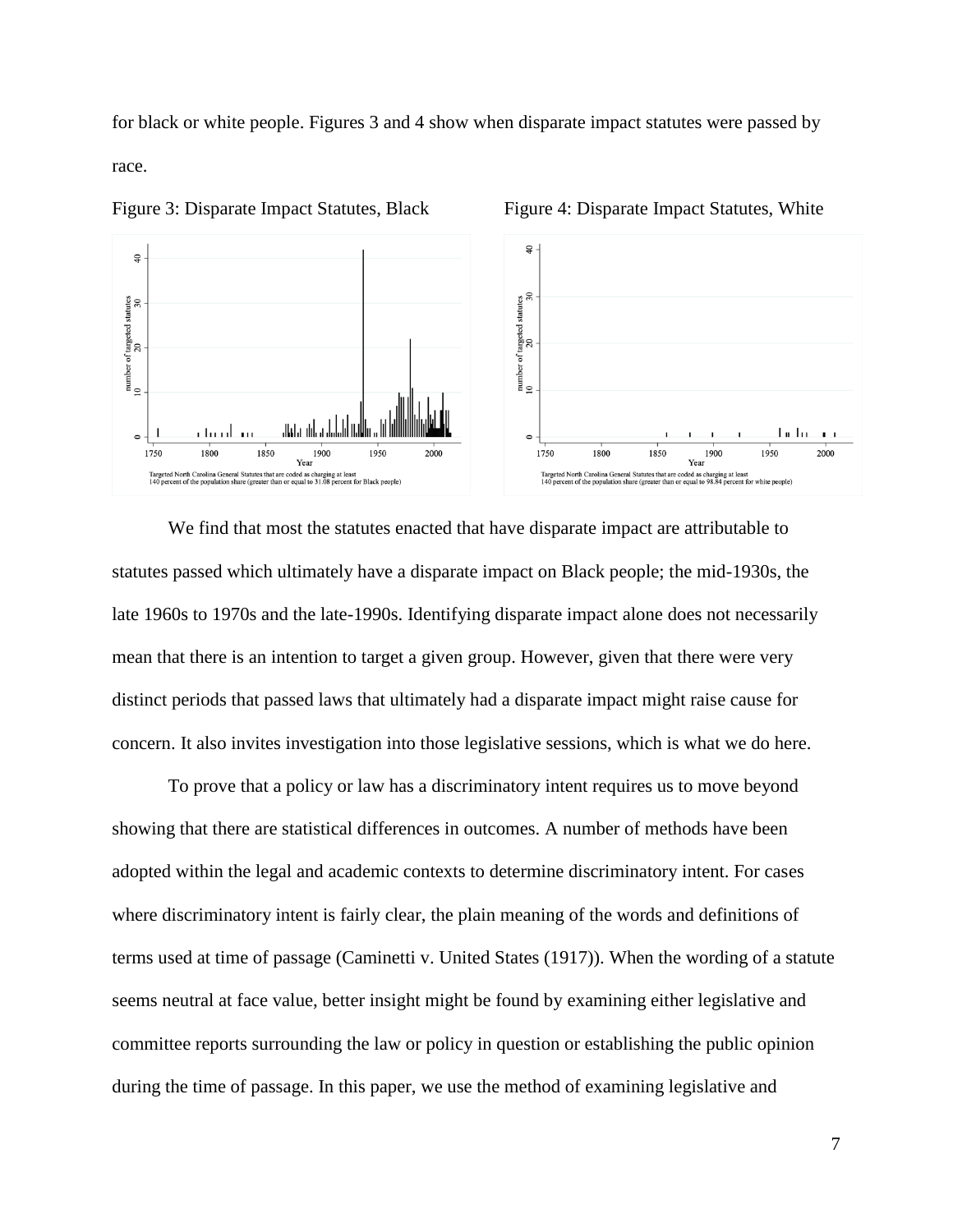committee reports to try to uncover whether there were any discriminatory motivations surrounding statutes related to public protest in North Carolina.

There are some statutes and crime codes that are applied in a representative manner or fall below the 140 percent threshold we establish. Out of the 559 statutes appearing in the AOC data, only 15 statutes fall within 10 percent of the population share, and 119 statutes fall below the 40 percent disparate impact threshold.

There could also be instances where there is a disparate impact on a demographic group when there was no original intention to discriminate against that group, but rather, because there is actually a difference in behaviors that pose some kind of public safety concern. Here, we might think of wildlife violations as an example. It has been estimated that non-Hispanic whites are the largest racial group that engages with recreational fishing (Finn and Loomis 1998). While white men are the primary group accountable for the majority of wildlife offenses, there is no indication that those behaviors have been controlled because of racial motivations.

Additionally, while we are able to establish that a large percent of the North Carolina criminal code has a disparate impact on racial groups, particularly Black people, using this identification process alone does not give much insight of whether there is a disparate impact because there are differences in behavior, whether there was no original intention to target a protected group but discretion in law enforcement has led to the observed trends, or whether there was an original intention to discriminate against a protected group and the practice is still being enforced in that way. While we do not examine the entire criminal code in this paper, we focus instead on one area of the law; statutes that seek to suppress public protest.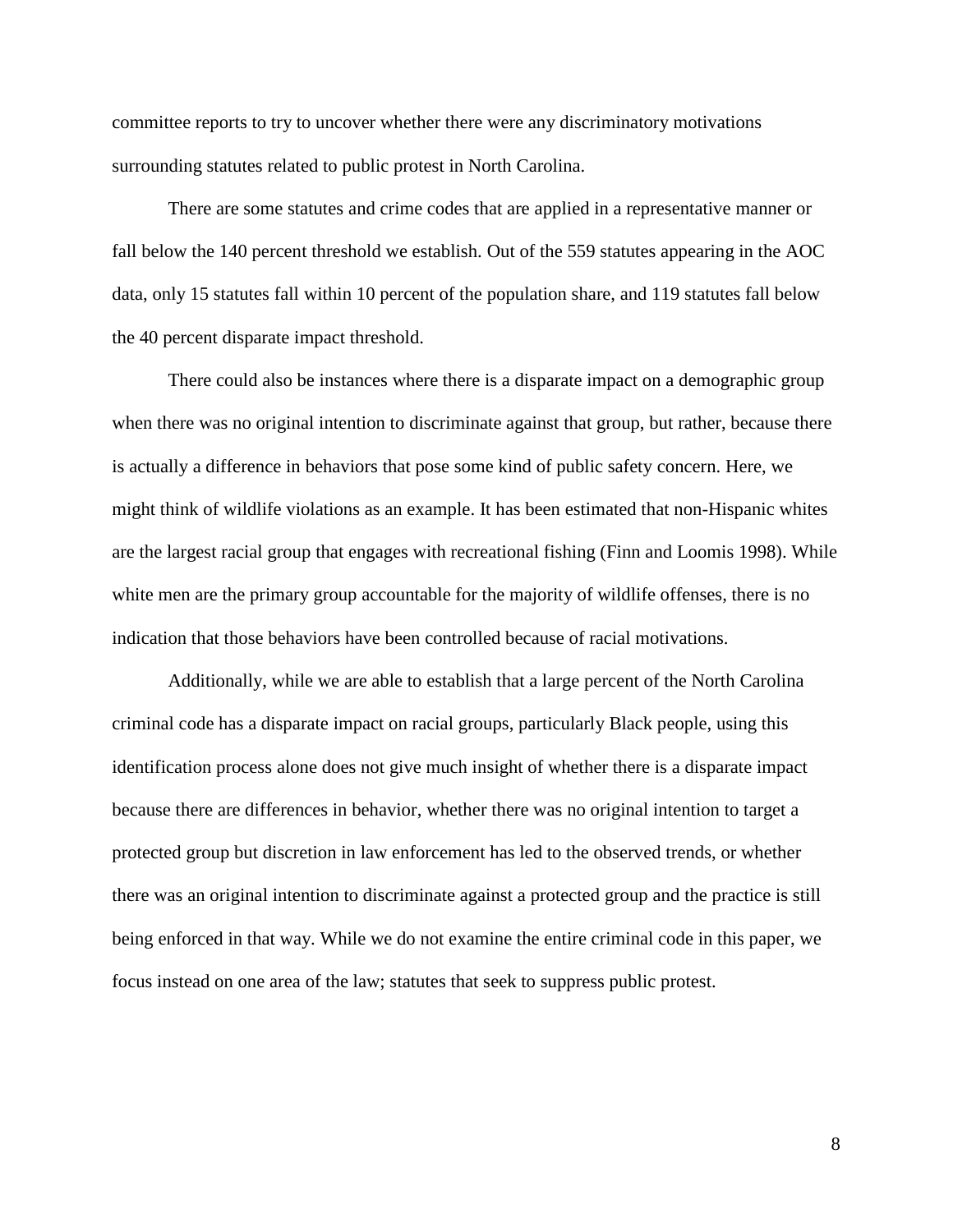#### *Assessing Discriminatory Intent: Restricting Public Protest*

Here we compare legislative responses to two racially distinct waves of behavior that the legislature sought to regulate: Klan activity, and the civil rights protests of the 1960s. We look at the response to the Klan first.

Following protracted uprisings sweeping the nation, law enforcement was left with little recourse to suppress the mass movements. During the beginning of the 1950s, a number of laws were passed in response to the increased activity of the Ku Klux Klan. Article 4A, entitled, "Prohibited Secret Societies and Activities", of chapter 14 of the NCGS was passed in 1953 and included a number of statutes that directly prohibited activities taken by the Klan. The article included 11 punishable statutes, most of which were considered a class 1 misdemeanor, which carries a maximum penalty of 120 days in jail and a discretionary fine, while three others were considered a class I felony, which carries a maximum penalty of three to 12 months in prison (see Table 1 for a list of secret society statutes). None of the statutes that were passed under the Prohibited Secret Societies and Activities statutes appear in the AOC database, despite ample evidence to believe that there are events that could be punished by those statutes.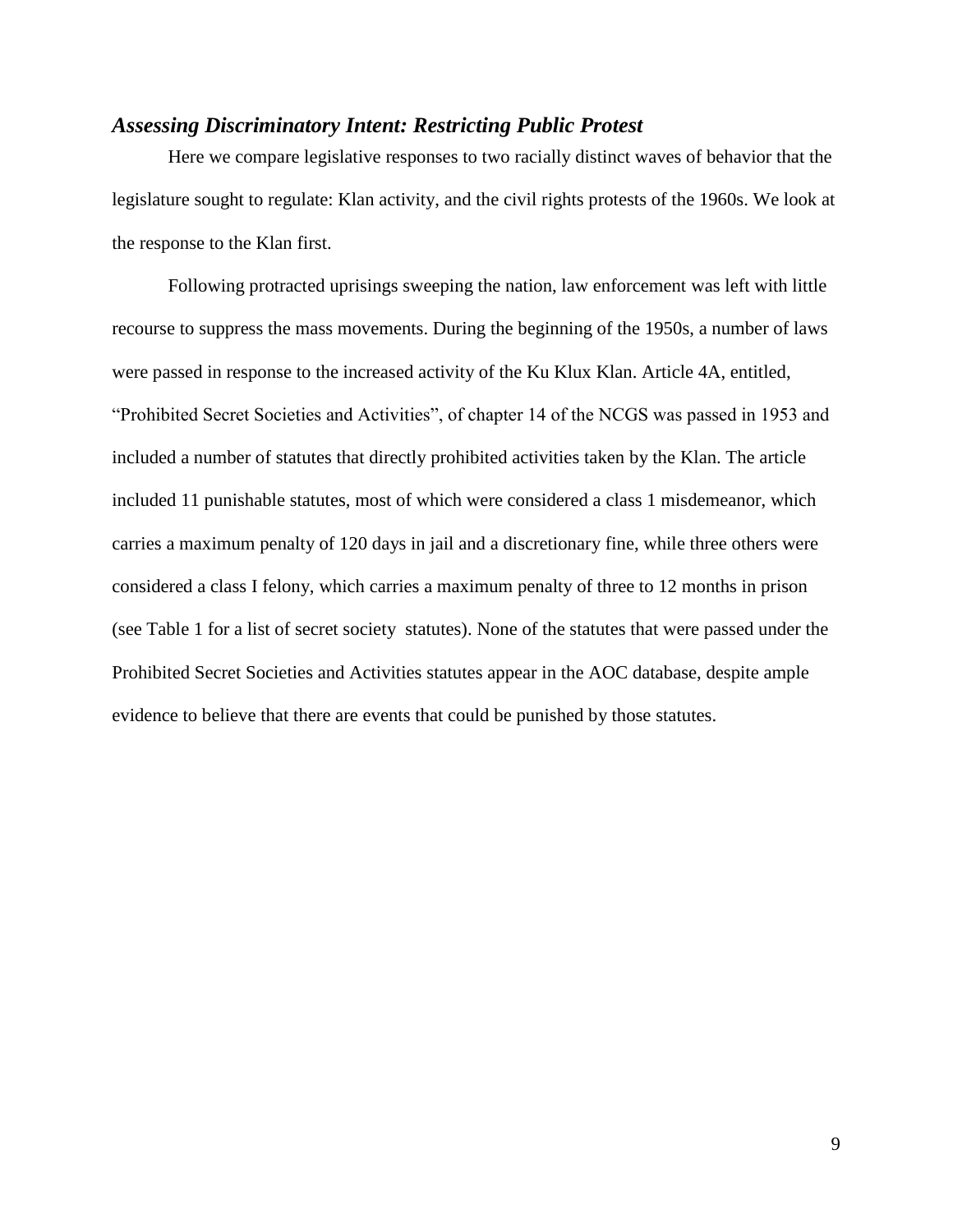|                                                                            |                                             | Associated            | Minimum punishment (with no |  |
|----------------------------------------------------------------------------|---------------------------------------------|-----------------------|-----------------------------|--|
|                                                                            | Statute                                     | punishment            | prior convictions)          |  |
| $\mathbf{1}$                                                               |                                             | Class 1 Misdemeanor   | 1-day community punishment  |  |
|                                                                            | 14-12.3 Certain secret societies prohibited |                       |                             |  |
| 2                                                                          | 14-12.4 Use of signs, grips, passwords or   | Class 1 Misdemeanor   | 1-day community punishment  |  |
|                                                                            | disguises or taking or administering oath   |                       |                             |  |
|                                                                            | for illegal purposes                        |                       |                             |  |
| 3                                                                          | 14-12.5 Permitting, etc., meetings or       | Class 1 Misdemeanor   | 1-day community punishment  |  |
|                                                                            | demonstrations of prohibited secret         |                       |                             |  |
|                                                                            | societies                                   |                       |                             |  |
| $\overline{4}$                                                             | 14-12.6 Meeting places and meetings of      | Class 1 Misdemeanor   | 1-day community punishment  |  |
|                                                                            | secret societies regulated                  |                       |                             |  |
| $\overline{5}$                                                             | 14-12.7 Wearing of masks, hoods, etc., on   | Class 1 Misdemeanor   | 1-day community punishment  |  |
|                                                                            | public ways                                 |                       |                             |  |
| 6                                                                          | 14-12.8 Wearing of masks, hoods, etc., on   | Class 1 Misdemeanor   | 1-day community punishment  |  |
|                                                                            | public property                             |                       |                             |  |
| $\overline{7}$                                                             | 14-12.9 Entry, etc., upon premises of       | Class 1 Misdemeanor   | 1-day community punishment  |  |
|                                                                            | another while wearing a mask, hood, or      |                       |                             |  |
|                                                                            | other disguise                              |                       |                             |  |
| 8                                                                          | 14-12.10 Holding meetings or                | Class 1 Misdemeanor   | 1-day community punishment  |  |
|                                                                            | demonstrations while wearing masks,         |                       |                             |  |
|                                                                            | hoods, etc.                                 |                       |                             |  |
| 9                                                                          | 14-12.12 Placing burning or flaming cross   | Class 1 Misdemeanor   | 1-day community punishment  |  |
|                                                                            | on property of another or on public street  | (b) Class H Felony    |                             |  |
|                                                                            | or highway or on any public place           |                       |                             |  |
| 10                                                                         | 14-12.13 Placing exhibit with intention of  | <b>Class H Felony</b> | 5-month community or        |  |
|                                                                            | intimidating, etc., another                 |                       | intermediate punishment     |  |
| 11                                                                         | 14-12.14 Placing exhibit while wearing      | Class H Felony        | 5-month community or        |  |
|                                                                            | mas, hood, or another disguise              |                       | intermediate punishment     |  |
| Note: minimum punishments were pulled from structured sentencing from 1994 |                                             |                       |                             |  |

Table 1: Secret Society and Activities Statutes

In response to the civil rights uprisings and lack of legal authority, Governor Dan K Moore of North Carolina formed the Governor's Committee on Law and Order (GCLO) in 1967. The GCLO was tasked with studying the existing criminal code, recommending new legislation, and providing guidance on how to reform and build local and state law enforcement agencies with the influx of funding from federal legislation. One particular focus was the various aspects of the law that pertained to riots and civil disorders.

In February 1969, the GCLO released a report, *Proposed Legislation Relating to Riots* 

*and Civil Disorders*, which presented an overview of existing laws relating to civil unrest and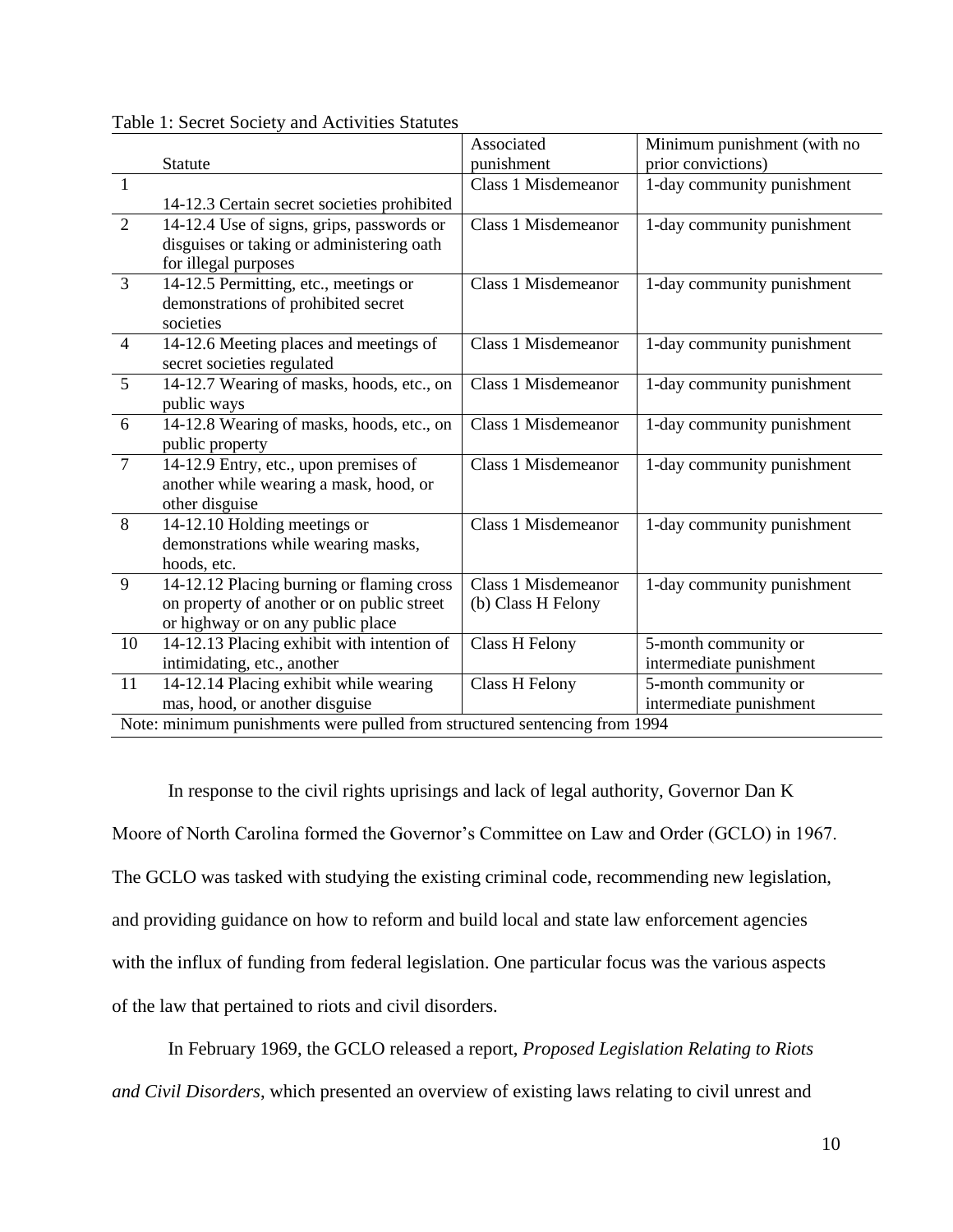protest and put forth proposed legislation. The proposed legislation outlined in the report was formulated into House Bill 321, and ultimately enacted by the North Carolina General Assembly as Article 36A of Chapter 14 of the General Statutes. The introduction of a June 1969 report from the GCLO entitled, *Assessment of Crime and the Criminal Justice System in North Carolina*, frames the civil rights uprisings as, "recurring riots and civil disturbances in American cities have provided a most striking and visible example of crime in the streets. All but a few Americans have been affected by these outbursts of violence and disorder" (GCLO, 1969). Protests during the 1950s and 1960s civil rights movement was portrayed as one the gravest public safety failings, which could only be remedied through the criminal legal system. Table 2 presents the civil rights protest related statutes. Ten of the statutes in Table 2 appear in the AOC data, and account for almost 40,000 charges during the time period we study.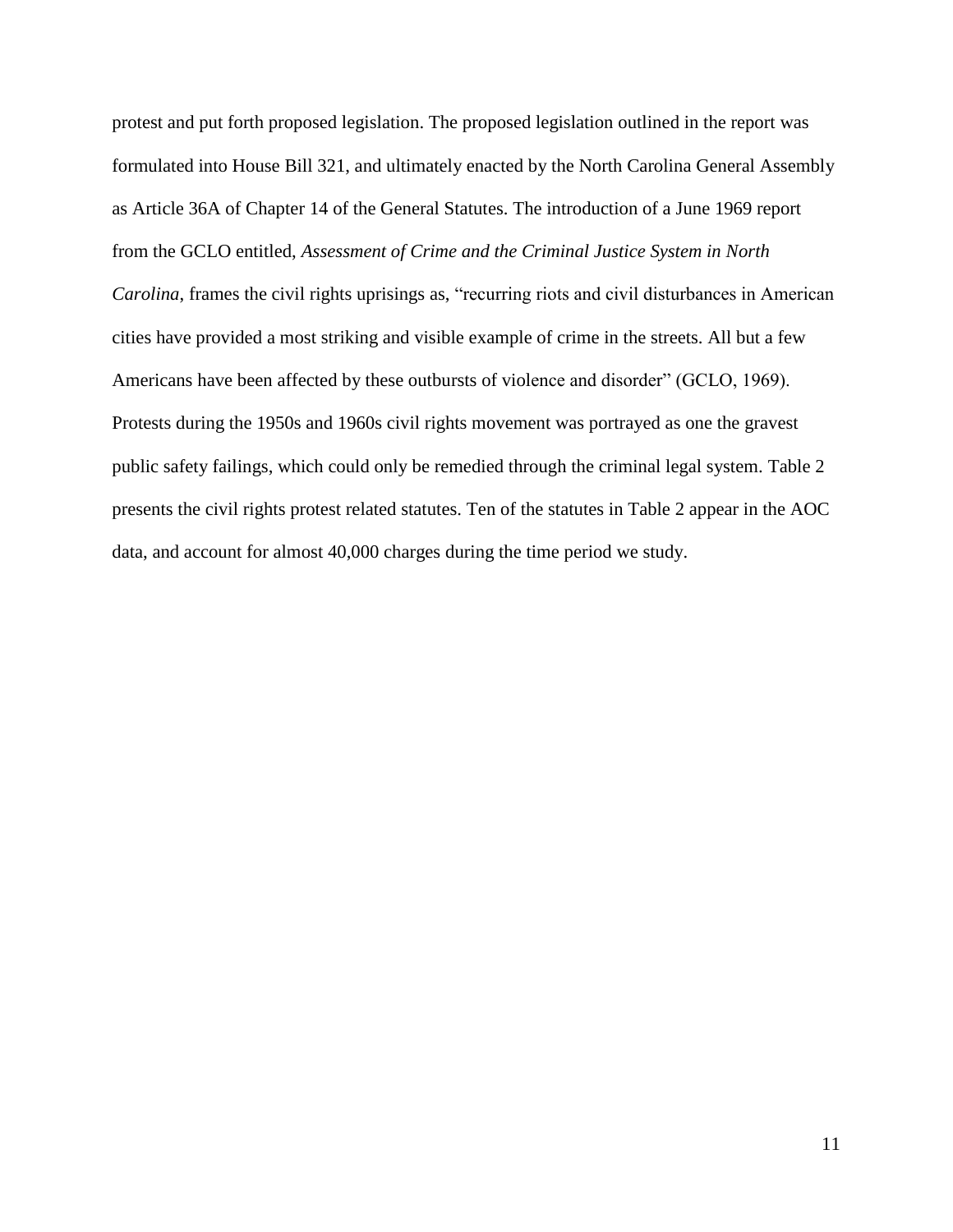|                |                                             | Associated punishment       | Minimum punishment          |
|----------------|---------------------------------------------|-----------------------------|-----------------------------|
|                | Statute                                     |                             | (with no prior convictions) |
| 1              | 14-288.2: Riot, Inciting to Riot            | Class 1 Misdemeanor         | 1-day community             |
|                |                                             |                             | punishment                  |
|                |                                             | Class H Felony if there is  | 5-month community or        |
|                |                                             | property damage in excess   | intermediate punishment     |
|                |                                             | of \$1,500 OR any           |                             |
|                |                                             | participant has in their    |                             |
|                |                                             | possession a deadly weapon  |                             |
| 2              | 14-288.3. Provisions of Article intended to |                             |                             |
|                | supplement common law and other             |                             |                             |
|                | statutes.                                   |                             |                             |
| 3              | 14-288.4. Disorderly conduct                | First offense: Class 1      | 1-day community             |
|                |                                             | misdemeanor                 | punishment                  |
|                |                                             | Second offense: Class I     | 4-month community           |
|                |                                             | felony                      | punishment                  |
|                |                                             | Third or more: Class H      | 5-month community or        |
|                |                                             | felony                      | intermediate punishment     |
| $\overline{4}$ | 14-288.5. Failure to disperse when          | Class 2 misdemeanor         | 1-day community             |
|                | commanded                                   | Can be elevated to 14-288.2 | punishment                  |
|                |                                             | (class 1 misdemeanor)       |                             |
| 5              | 14-288.6. Looting; trespass during          | Class H felony              | 5-month community or        |
|                | emergency                                   |                             | intermediate punishment     |
| 6              | 14-288.7. Transporting dangerous weapon     | Repealed in 2012            | 1-day community             |
|                | or substance during emergency; possessing   | Class 1 misdemeanor         | punishment                  |
|                | off premises                                |                             |                             |
| $\overline{7}$ | 14-288.8. Manufacture, assembly,            | Class F felony              | 13 months intermediate or   |
|                | possession, storage, transportation, sale,  |                             | active punishment           |
|                | purchase, delivery, or acquisition of       |                             |                             |
|                | weapon of mass death and destruction        |                             |                             |
| 8              | 14-288.9. Assault on emergency personnel    | Class F felony              | 13 months intermediate or   |
|                |                                             |                             | active punishment           |
| 9              | 14-288.10. Frisk of persons during violent  |                             |                             |
|                | disorders; frisk of curfew violators        |                             |                             |
| 10             | 14-288.11. Warrants to inspect vehicles in  |                             |                             |
|                | riot areas or approaching municipalities    |                             |                             |
|                | during emergencies                          |                             |                             |
| 11             | 14-288.12. Powers of municipalities to      | Repealed 2012               | 1-day community             |
|                | enact ordinances to deal with states of     | Class 3 misdemeanor         | punishment                  |
|                | emergency                                   |                             |                             |
| 12             | 14-288.13. Powers of counties to enact      | Repealed 2012               | 1-day community             |
|                | ordinances to deal with states of           | Class 3 misdemeanor         | punishment                  |
|                | emergency                                   |                             |                             |
| 13             | 14-288.14. Power of chairman of board of    | Class 3 misdemeanor         | 1-day community             |
|                | county commissioners to extend              |                             | punishment                  |
|                | emergency restrictions imposed in           |                             |                             |
|                | municipality                                |                             |                             |

## Table 2: Riot and Civil Disturbances Statutes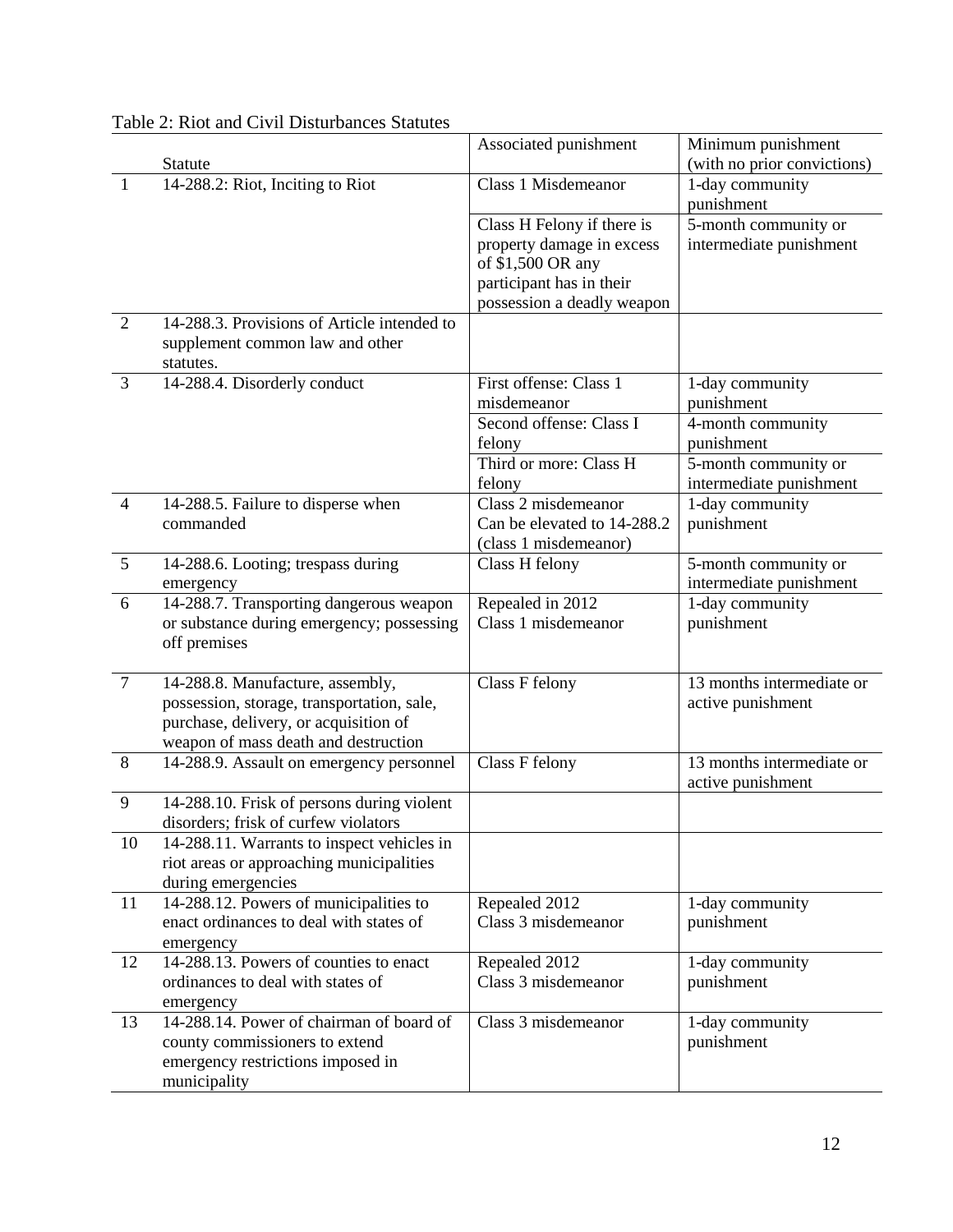| 14                                                                                                              | 14-288.15. Authority of Governor to          | Repealed 2012       | 1-day community           |  |  |
|-----------------------------------------------------------------------------------------------------------------|----------------------------------------------|---------------------|---------------------------|--|--|
|                                                                                                                 | exercise control in emergencies              | Class 2 misdemeanor | punishment                |  |  |
|                                                                                                                 |                                              |                     |                           |  |  |
| 15                                                                                                              | 14-288.16. Effective time, publication,      | Repealed 2012       |                           |  |  |
|                                                                                                                 | amendment, and recision of proclamations     |                     |                           |  |  |
| 16                                                                                                              | 14-288.17. Municipal and county              | Repealed 2012       |                           |  |  |
|                                                                                                                 | ordinances may be made immediately           |                     |                           |  |  |
|                                                                                                                 | effective if state of emergency exists or is |                     |                           |  |  |
|                                                                                                                 | imminent                                     |                     |                           |  |  |
| 17                                                                                                              | 14-288.18. Injunction to cope with           |                     |                           |  |  |
|                                                                                                                 | emergencies at public and private            |                     |                           |  |  |
|                                                                                                                 | educational institutions                     |                     |                           |  |  |
| 18                                                                                                              | 18-38.1. Authority of the Governor to        |                     |                           |  |  |
|                                                                                                                 | direct closing of A.B.C. stores              |                     |                           |  |  |
| 19                                                                                                              | 18-129.1. Authority of the Governor to       |                     |                           |  |  |
|                                                                                                                 | limit sale of nine and malt beverages        |                     |                           |  |  |
| 20                                                                                                              | 14-49. Malicious use of explosive or         | Class D felony      | 44-month active           |  |  |
|                                                                                                                 | incendiary                                   |                     | punishment                |  |  |
|                                                                                                                 |                                              | Class G felony      | 10 months intermediate or |  |  |
|                                                                                                                 |                                              |                     | active punishment         |  |  |
|                                                                                                                 |                                              | Class E felony      | 20 months intermediate or |  |  |
|                                                                                                                 |                                              |                     | active punishment         |  |  |
| 21                                                                                                              | 14-50. Conspiracy to injure or damage by     | Repealed in 1994    |                           |  |  |
|                                                                                                                 | use of explosive or incendiary; punishment   |                     |                           |  |  |
| 22                                                                                                              | 14-50.1. Explosive or incendiary device or   | Provides definition |                           |  |  |
|                                                                                                                 | material defined                             |                     |                           |  |  |
| 23                                                                                                              | 14-34.1. Discharging firearm into occupied   | Class E felony      | 20 months intermediate or |  |  |
|                                                                                                                 | property                                     |                     | active punishment         |  |  |
|                                                                                                                 |                                              | Class D felony      | 44-month active           |  |  |
|                                                                                                                 |                                              |                     | punishment                |  |  |
|                                                                                                                 |                                              | Class C felony      | 50-month active           |  |  |
|                                                                                                                 |                                              |                     | punishment                |  |  |
| 24                                                                                                              | 14-132. Disorderly conduct in and injuries   | Class 2 misdemeanor | 30 days community         |  |  |
|                                                                                                                 | to public buildings and facilities           |                     | punishment                |  |  |
| Note: minimum punishments were pulled from structured sentencing from 1994. Some of the statutes                |                                              |                     |                           |  |  |
| appearing in the table are used as a filler or for definition purposes, and therefore do not carry a punishment |                                              |                     |                           |  |  |

There are a few points that can be drawn from comparing the two sets of punishments. First, punishments associated with each set are vastly different in severity. North Carolina implemented structured sentencing in 1994, which outlined the minimum and maximum punishments available for any given offense class. Although we do not have access to any sentencing guidelines during the times that each set of statutes were passed, we use the earliest version of the structured sentencing guidelines to gauge an understanding of how serious each of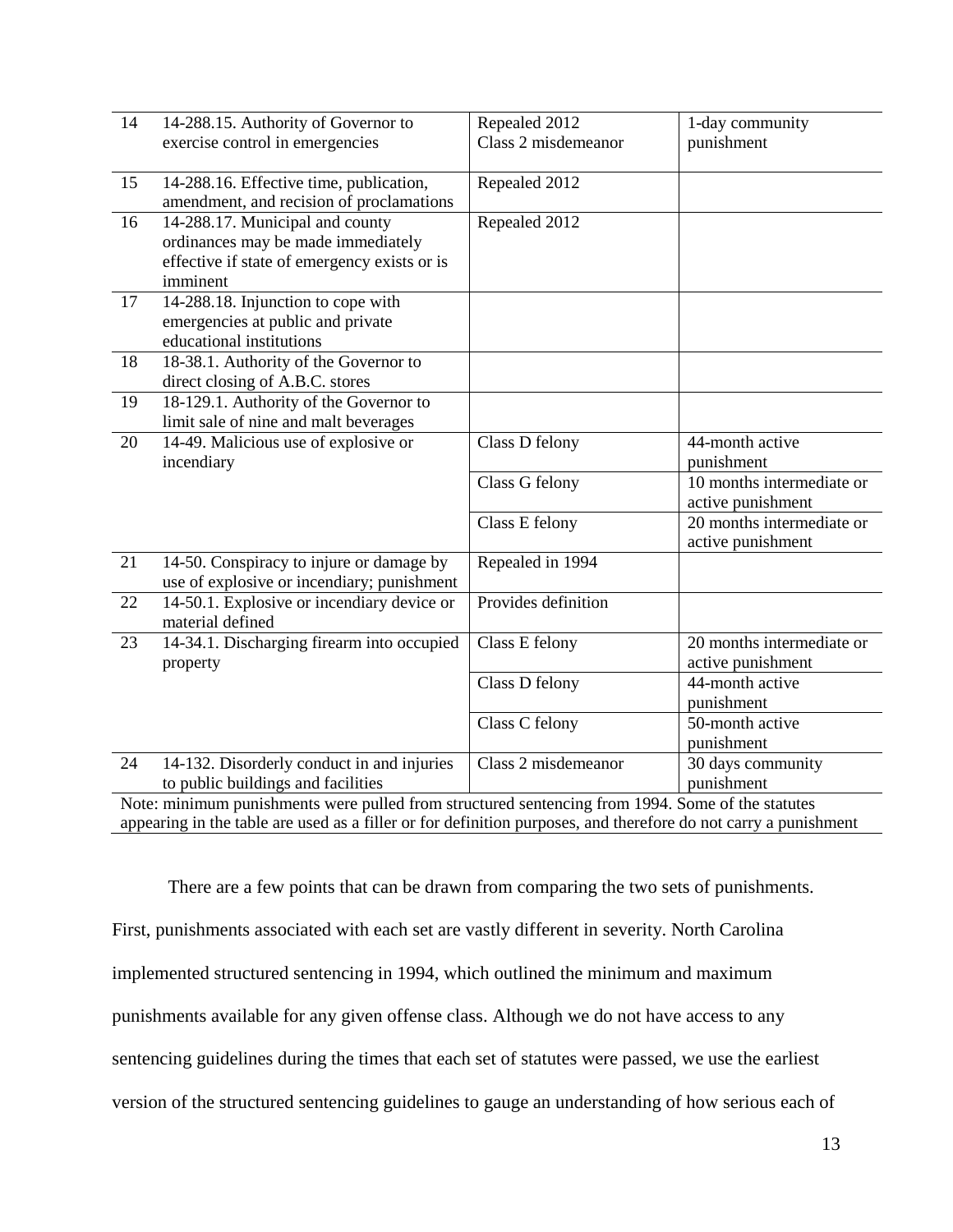the offenses would have been measured by the courts in 1994. The majority of the secret society statutes carry only one day community sentence, with two offenses carrying a minimum of five months of community punishment. Civil rights era protest laws were penalized much more harshly. Eight of the statutes carry a 1-day community sentence and seven of them carry more than a year in prison.

Second, the people being charged for crimes within the civil rights era protest statutes are disproportionately black. Figure 5 shows the racial share of charges under each statute appearing in the AOC data and compares those rates with their population share.



Figure 5: Riot and Civil Disobedience Charges, by Race

Note: See Table 2 for an explanation of each statute or section of the laws presented in Figure 3. The right-most column shows census population data for the state.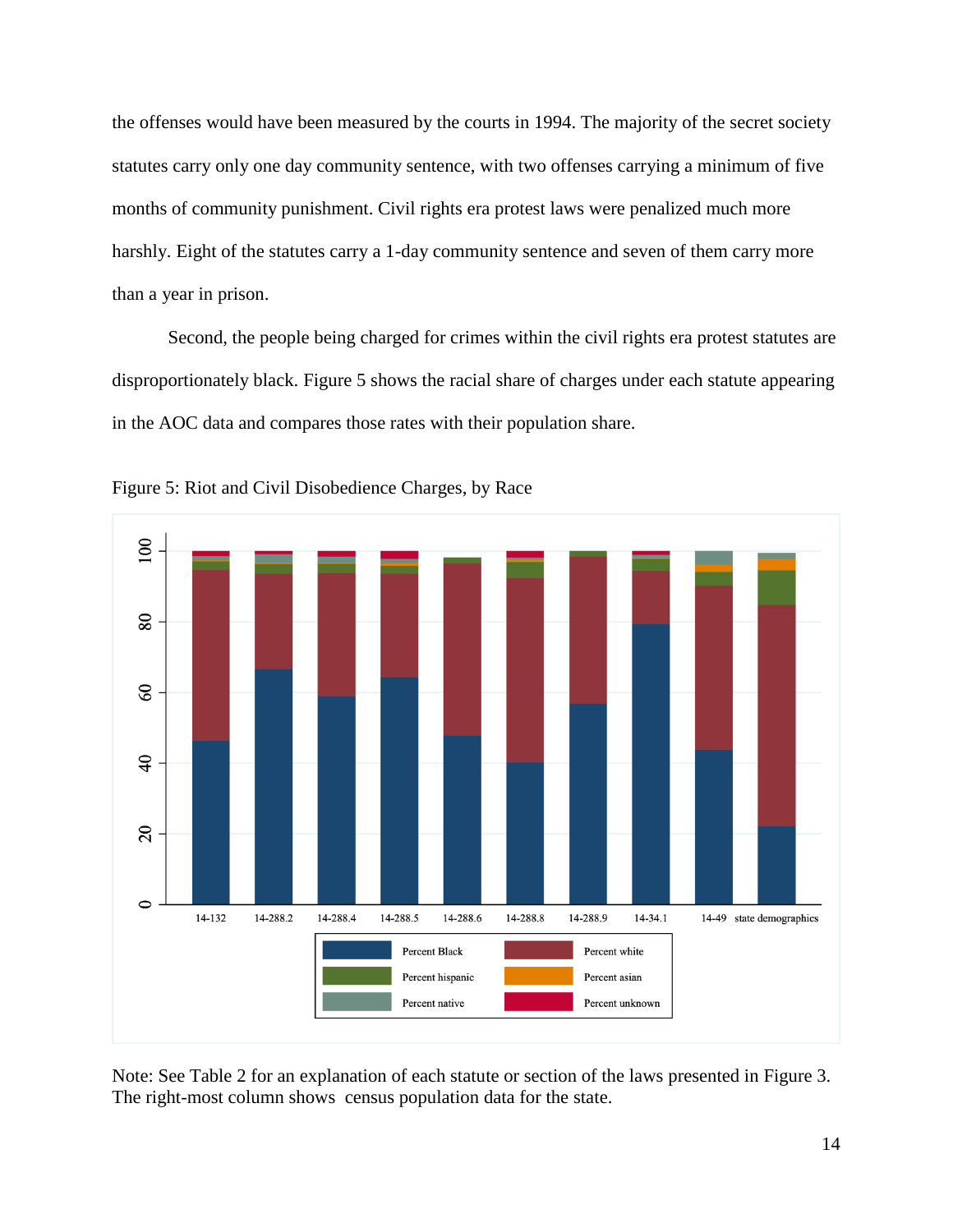## **Assessing Differential Enforcement**

Once we established the historical origin of protest laws, we were next concerned with the ways in which those laws are being enforced today. Across the state there have been over 40,000 arrests made for protest related offenses. Figure 6 maps where those people are listed as living.

Figure 6: Protest Related Charges Across North Carolina



Next, we chart the number of arrests made per week across the state and then present those data by race; we find unsurprisingly that Black people are charged at a higher frequency than their white peers, shown in figures 7A and 7B.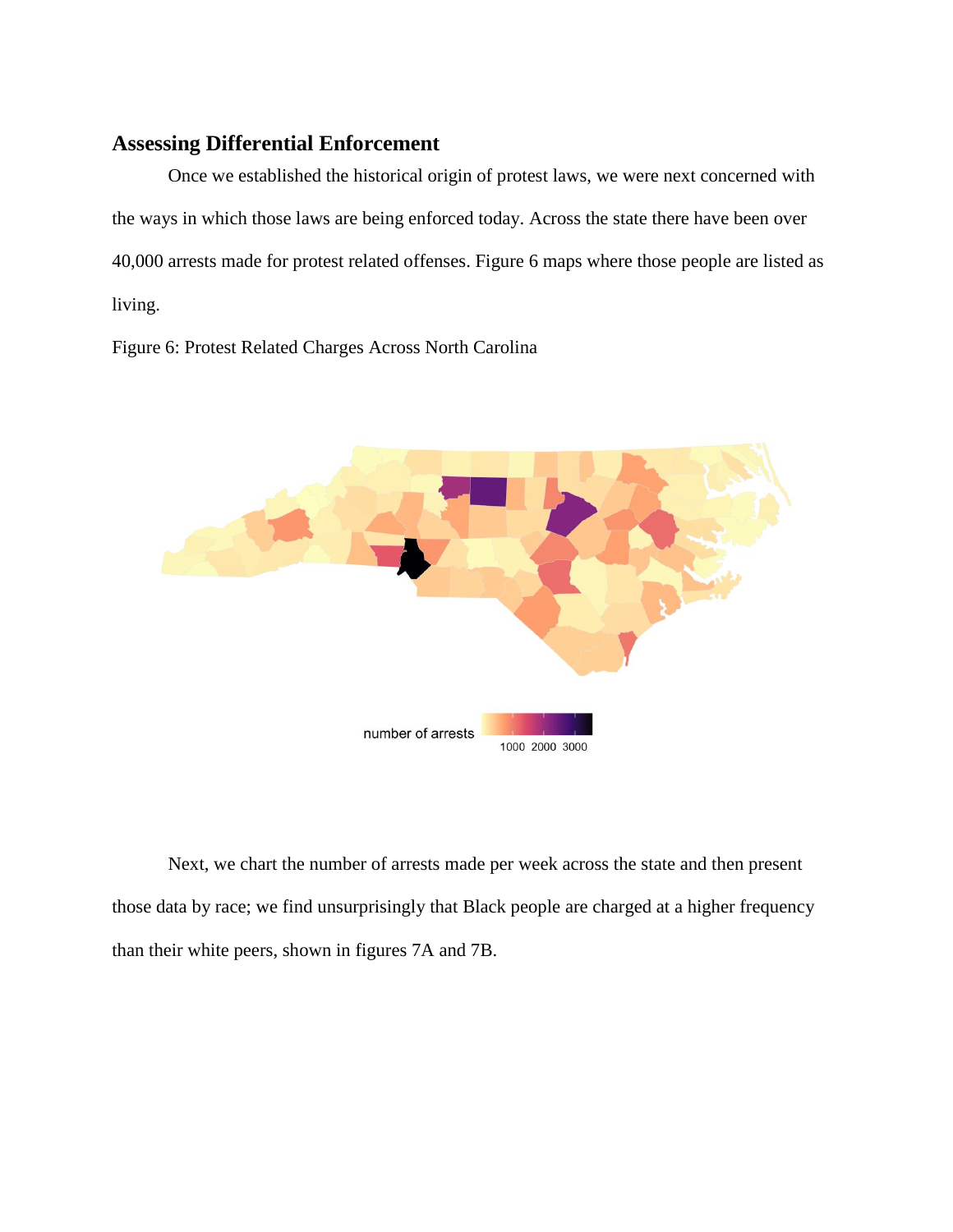



Which protests face criminal sanctions? While there are clear differences in who is arrested at protest events, it is also important to understand which protests are subject to law enforcement intervention. Are protests related to civil rights and social justice subject to harsher law enforcement? In attempting to answer this question, we first identify and extract the highest protest arrest weeks in the AOC database, we then calculate the number of white and black people arrested, finally using a combination of the Crowd Counting Consortium data and our own newspaper searches, we document the protest event that happened in the county and week. The results are displayed in table 3.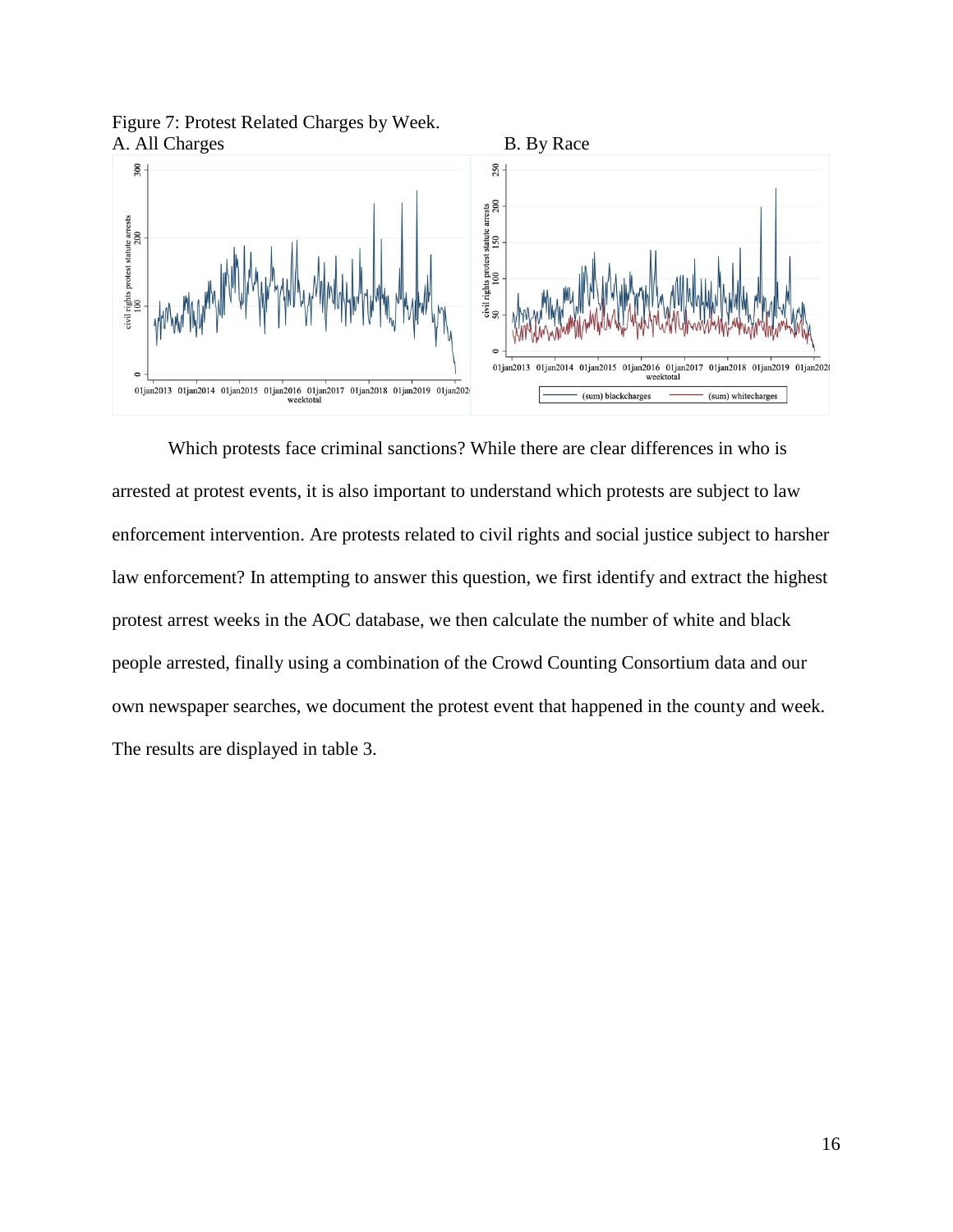|             |                 | Number  |                                | White          | <b>Black</b> |
|-------------|-----------------|---------|--------------------------------|----------------|--------------|
|             | Week            | of      |                                | people         | people       |
| County      | ending          | arrests | Known protest event            | arrested       | arrested     |
| Wake        | $8-Oct-18$      | 148     | Stop Kavanaugh protest         | $\theta$       | 147          |
| Harnett     | 11-Feb-19       | 144     |                                | 0              | 144          |
|             |                 |         | <b>Annual Social Justice</b>   | $\overline{2}$ | 56           |
| Harnett     | $12$ -Feb- $18$ | 138     | March in Raleigh               |                |              |
| Mecklenburg | $1-Dec-14$      | 100     | Protest Ferguson decision      | 5              | 93           |
|             |                 |         | Police shooting of Ruben       | $\overline{2}$ | 78           |
| Mecklenburg | 16-Oct-17       | 80      | Galindo                        |                |              |
| Durham      | $16$ -Apr- $18$ | 75      |                                | $\overline{0}$ | 75           |
| Chatham     | 26-Jun-17       | 60      |                                | 0              | 60           |
| Durham      | 28-Nov-16       | 55      | Anti-Trump protests            | 0              | 55           |
| Vance       | $10$ -Jun- $19$ | 54      |                                | 0              | 54           |
| Wilson      | $1-Sep-14$      | 54      |                                | $\overline{0}$ | 54           |
| Richmond    | 21-Mar-16       | 53      |                                | $\overline{0}$ | 53           |
|             |                 |         | Police shooting of Keith       | 7              | 38           |
| Mecklenburg | $26-Sep-16$     | 51      | <b>Lamont Scott</b>            |                |              |
| Mecklenburg | 15-Dec-14       | 48      | <b>BLM</b> protest             | $\overline{2}$ | 36           |
| Mecklenburg | 21-Nov-16       | 48      | Anti-Trump protest             | $\overline{2}$ | 46           |
| Mecklenburg | 23-Jan-17       | 43      | <b>Immigration Ban protest</b> | $\overline{2}$ | 40           |

Table 3: Protest Charges and Associated Events

Which protests, or other public events do not face criminal sanctions? In order to identify protests that have not been subject to law enforcement intervention, we identified a number of events that could plausibly be subjected to protest related offenses, but nevertheless resulted in no arrests. Two events were related to white supremacist organizations, and one is a large college sporting event in Chapel Hill. Figure 8 provides photos.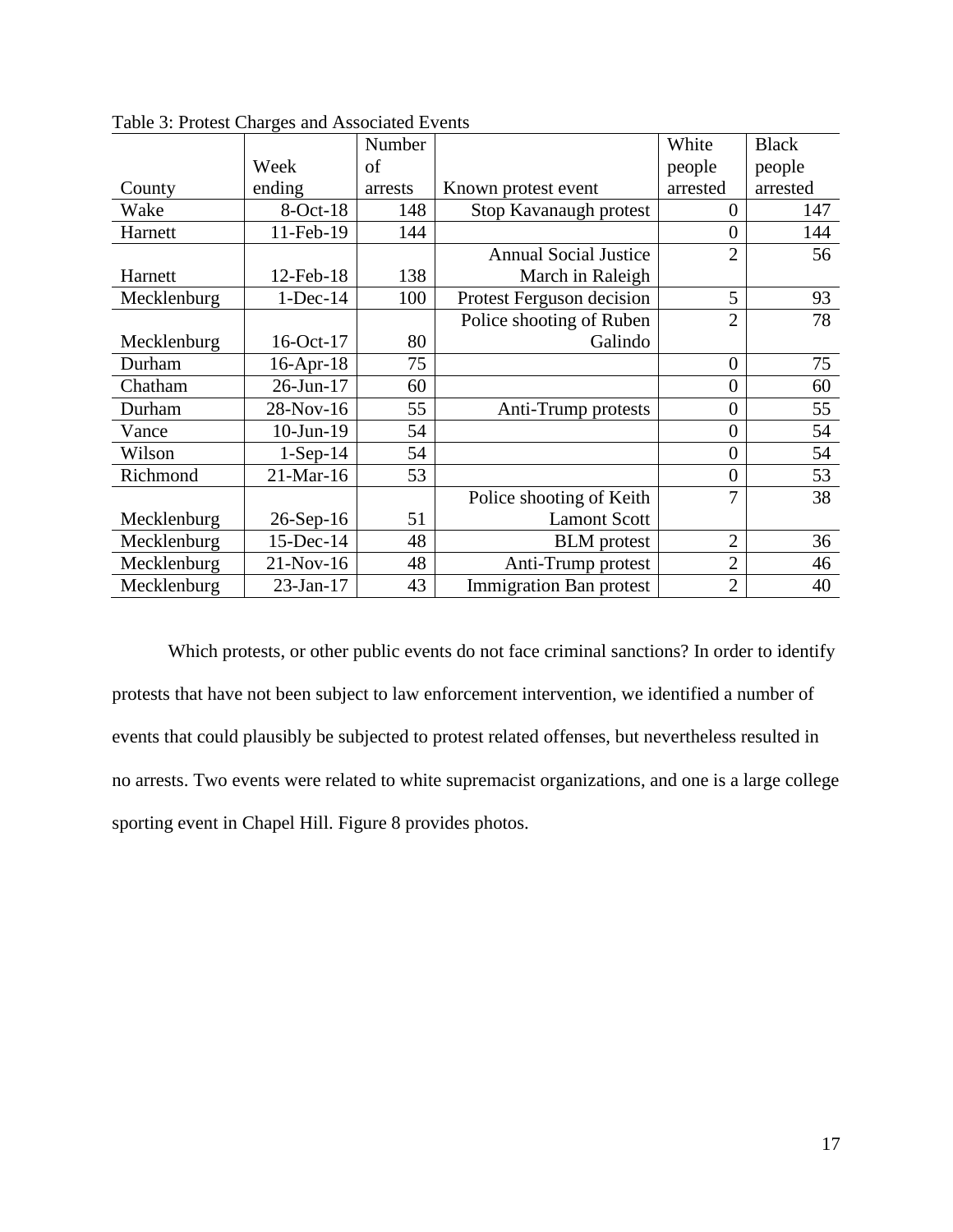Figure 8. Three Relatively Un-policed Public Protests or Celebrations. A. Hillsborough, August 24th, 2019 B. Alamance County, May 20, 2017



C. Chapel Hill, April 3, 2017



Figure 8A shows a KKK rally in Hillsborough, NC. Figure 8B shows a protest by Alamance County Taking Back Alamance County (ACTBAC NC), a neo-confederate group, on Saturday May 20th, 2017. Source: SPLC center. Figure 8C shows 55,000 people, largely UNC students and basketball fans, rushing Franklin Street following the NCAA basketball championship. This event included seven injuries Source: https://www.unc.edu/discover/franklin-street-celebration/.

## **Conclusion**

This paper had three different aims. First, we demonstrate that there are clear areas of the North Carolina criminal code that have disparate impact on certain groups of people. Second, using archival evidence, we find that the origins of laws related to protest were rooted in the desire to quash racial uprisings during the civil rights movement. Finally, we demonstrate that while some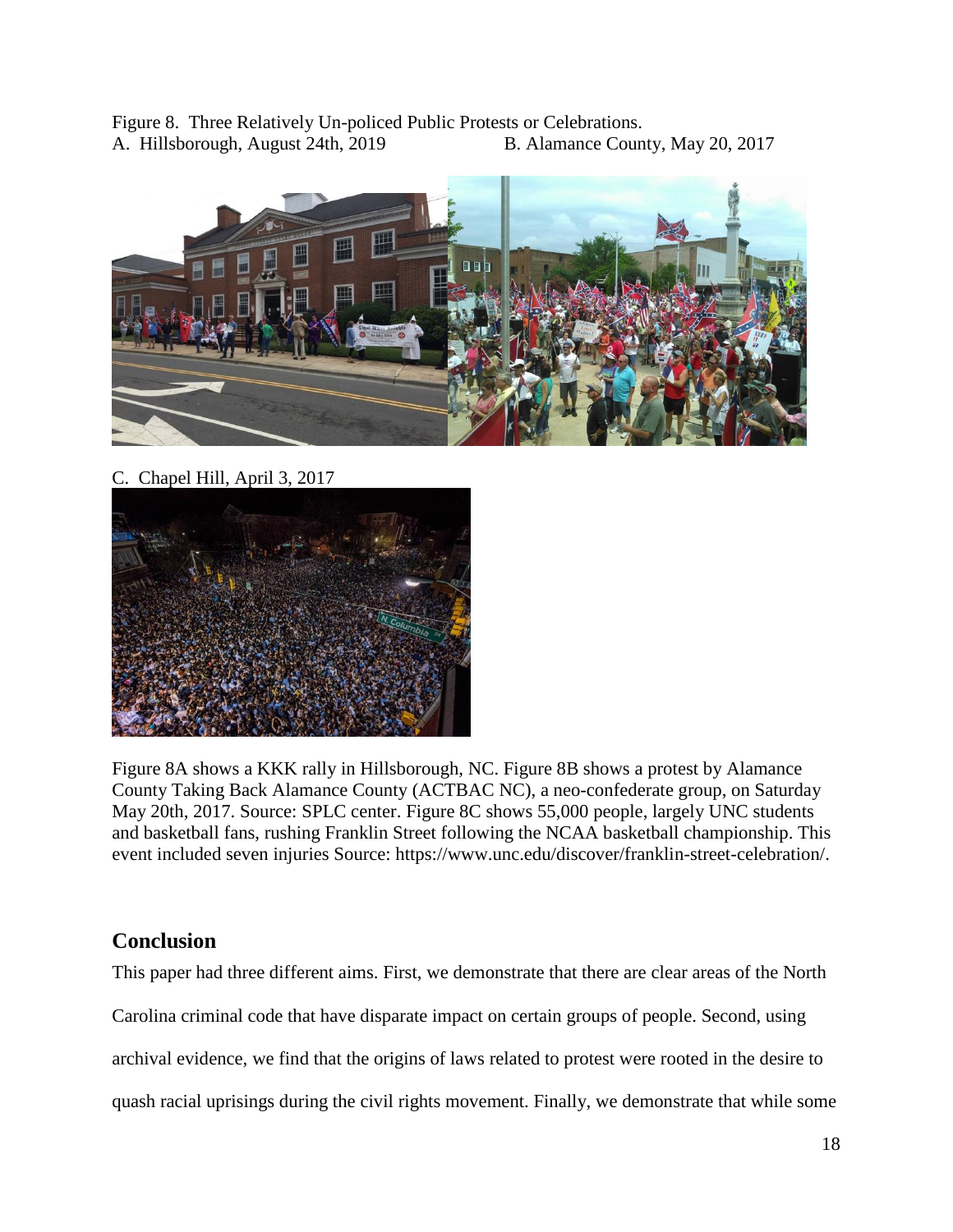of these laws are no longer in use, the anti-protesting laws are routinely used in ways that differentially target Black protesters. As we expand this project to other examples, we hope to link additional cases of current-day disparities in the application of certain elements of the criminal code to historical examples of legislative intent. Sometimes, the law is doing exactly what it was intended to do.

#### **References**

- Baumgartner, Frank R., Derek A. Epp, and Kelsey Shoub. 2018. *Suspect Citizens : What 20 Million Traffic Stops Tell Us About Policing and Race.* Cambridge, United Kingdom ; New York, NY: Cambridge University Press.
- Baumgartner, Frank R., Marty Davidson, Kaneesha R. Johnson, Arvind Krishnamurthy, and Colin P. Wilson. 2018. *Deadly Justice: A Statistical Portrait of the Death Penalty*. New York: Oxford University Press.

- Finn, Kelly L.; Loomis, David K. 1998. "Minority group participation in recreational fishing: the role of demographics and constraints". In: Vogelsong, Hans G., comp, ed. Proceedings of the 1997 Northeastern Recreation Research Symposium; 1997 April 6 - 9; Bolton Landing, NY. Gen. Tech. Rep. NE-241. Radnor, PA: U.S. Department of Agriculture, Forest Service, Northeastern Forest Experiment Station. 64-69.
- Gross, Samuel R. 2012. "David Baldus and the Legacy of McCleskey V. Kemp." *Iowa Law Review* 97: 1905.
- Monk, Ellis P. 2019. "The Color of Punishment: African Americans, Skin Tone, and the Criminal Justice System." *Ethnic and Racial Studies* 42 (10): 1593–1612.

Caminetti v. United States (1917)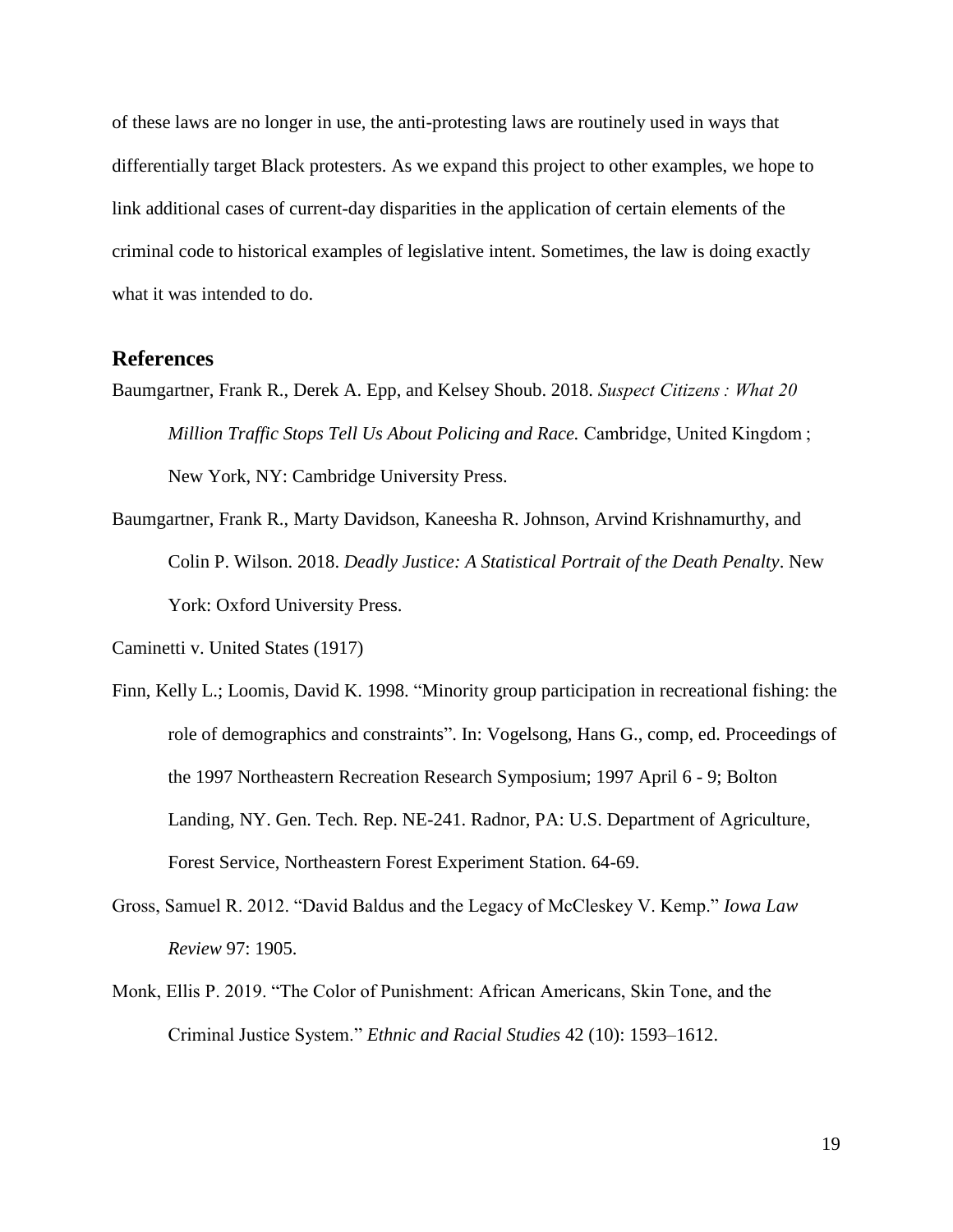# **Appendix**

|              |                                    |                                      | Percent of Offense |
|--------------|------------------------------------|--------------------------------------|--------------------|
| Offense Code | Offense Description                | <b>Offense Category</b>              | <b>Black Males</b> |
| 6259         | <b>DOG FIGHTING</b>                | Wildlife                             | 93                 |
| 3441         | <b>SELL COCAINE</b>                | Drug Offenses                        | 83                 |
| 3456         | <b>DELIVER COCAINE</b>             | Drug Offenses                        | 82                 |
| 5219         | DIS WEAP OCC PROP SER BOD INJ      | <b>Weapons Offenses</b>              | 82                 |
| 3435         | SELL/DELIVER COCAINE               | Drug Offenses                        | 80                 |
| 5220         | DISCHARGE WEAPON OCCUPIED PROP     | <b>Weapons Offenses</b>              | 80                 |
| 3555         | <b>PWISD COCAINE</b>               | Drug Offenses                        | 80                 |
| 3552         | MANUFACTURE COCAINE                | Drug Offenses                        | 79                 |
| 3489         | M/S/D/P CS W/N 1000FT OF PARK      | Drug Offenses                        | 78                 |
| 5204         | POSSESS HANDGUN BY MINOR           | <b>Weapons Offenses</b>              | 77                 |
| 5242         | CARRYING CONCEALED GUN(F)          | <b>Weapons Offenses</b>              | 76                 |
| 5243         | POSS PHONE/COMM DEV BY INMATE      |                                      | 76                 |
| 0951         | ATTEMPTED FIRST DEGREE MURDER      | Homicide Related                     | 76                 |
| 3556         | <b>PWIMSD COCAINE</b>              | Drug Offenses                        | 75                 |
| 1221         | CONSP ROBBERY DANGRS WEAPON        | Robbery                              | 75                 |
|              | ROBBERY WITH DANGEROUS             |                                      |                    |
| 1222         | <b>WEAPON</b>                      | Robbery                              | 74                 |
| 1228         | CONSP ARMED ROBBERY BUS/PERS       | Robbery                              | 74                 |
| 5218         | DIS WEAP OCC DWELL/MOVING VEH      | <b>Weapons Offenses</b>              | 74                 |
| 1202         | ATT ROBBERY-DANGEROUS WEAPON       | Robbery                              | 73                 |
| 3491         | <b>CONSPIRE DELIVER COCAINE</b>    | Drug Offenses                        | 73                 |
| 3440         | <b>SELL MARIJUANA</b>              | Drug Offenses                        | 71                 |
|              |                                    | Local Ordinance                      |                    |
| 8529         | FAIL PROVIDE PROOF PROPER FARE     | Violations                           | 71                 |
| 0999         | HOMICIDE - FREE TEXT               | Homicide Related                     | 71                 |
| 3455         | DELIVER MARIJUANA                  | Drug Offenses                        | 71                 |
|              | ALTER/REMOVE GUN SERIAL            |                                      |                    |
| 5211         | <b>NUMBER</b>                      | <b>Weapons Offenses</b>              | 70                 |
| 3481         | <b>CONSPIRE SELL COCAINE</b>       | Drug Offenses                        | 70                 |
|              | <b>FAIL PROVIDE PROOF FARE PAY</b> | Local Ordinance<br><b>Violations</b> |                    |
| 8517<br>1150 | HUMAN TRAFFICKING ADULT VICTIM     | <b>Sex Crimes</b>                    | 69<br>69           |
|              |                                    |                                      |                    |
| 3544         | <b>PWISD MARIJUANA</b>             | Drug Offenses                        | 68                 |

Table A1: Black Males Charged as a Percent of Each Offense Code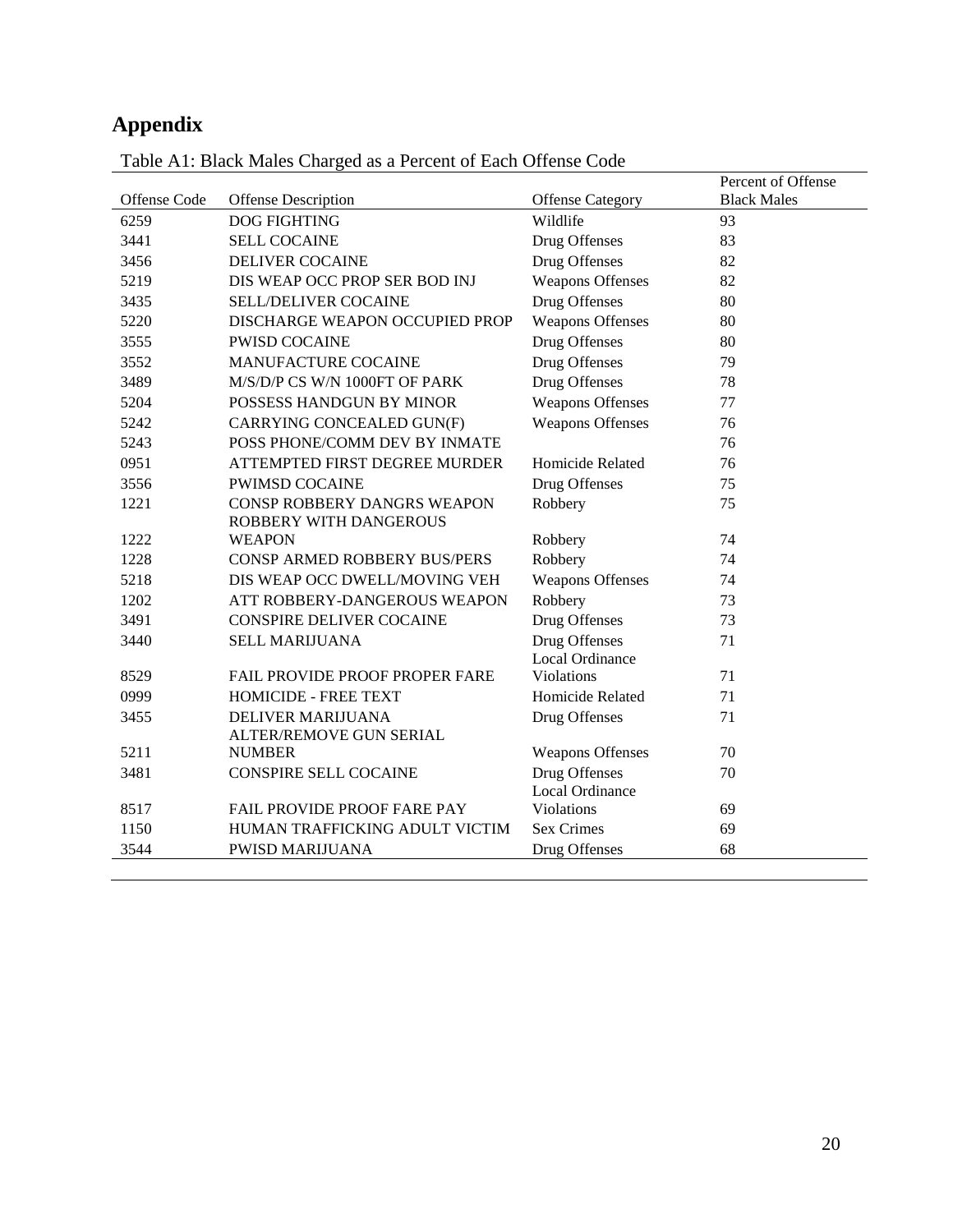| Offense Code | Offense Description                                               | <b>Offense Category</b>           | Percent of Offense<br>White Males |
|--------------|-------------------------------------------------------------------|-----------------------------------|-----------------------------------|
| 6312         | <b>GILL NET/EQUIP/OPER VIOLATIONS</b><br>UNLAWFULLY TAKE MIG GAME | Wildlife                          | 94                                |
| 6219         | <b>BIRD</b>                                                       | Wildlife                          | 93                                |
| 6246         | <b>FAIL REPORT/TAG BIG GAME</b>                                   | Wildlife                          | 93                                |
| 6226         | <b>POSS DEER TAKEN CLOSED SEASON</b>                              | Wildlife                          | 92                                |
| 6374         | TAKE MIG WATERFOWL W/O LIC                                        | Wildlife                          | 91                                |
|              |                                                                   | Breaking & Entering /             |                                   |
| 2223         | <b>BREAK/ENTER BOAT</b>                                           | <b>Burglary</b>                   | 90                                |
| 6223         | OPER MOTORVESSEL INVALID NUM                                      | Wildlife                          | 89                                |
| 6230         | <b>DWI - MOTOR BOAT/VESSEL</b>                                    | Wildlife                          | 89                                |
| 6225         | USE UNPLUGGED SHOTGUN<br>TAKE GAME DURING CLOSED                  | Wildlife                          | 88                                |
| 6221         | <b>SEASON</b>                                                     | Wildlife                          | 88                                |
| 6252         | HUNT FROM MOTOR VEHICLE                                           | Wildlife                          | 86                                |
| 3611         | <b>SECOND DEG SEX EXPLOIT MINOR</b><br>FISH TROUT WATER CLOSED    | <b>Sex Crimes</b>                 | 85                                |
| 6264         | <b>SEASON</b>                                                     | Wildlife                          | 85                                |
|              |                                                                   | Breaking & Entering /             |                                   |
| 2217         | BREAK COIN/CURRENCY MACH (F)                                      | <b>Burglary</b>                   | 84                                |
| 5345         | <b>FALSE BOMB REPORT</b>                                          | <b>Public Peace</b>               | 83                                |
| 6215         | NO BIG GAME LICENSE                                               | Wildlife                          | 83                                |
| 3612         | THIRD DEG SEX EXPLOIT MINOR<br>MOTORVESSEL W/O LIFESAVING         | <b>Sex Crimes</b>                 | 83                                |
| 6216         | <b>DEV</b>                                                        | Wildlife                          | 82                                |
| 6203         | HUNTING WITHOUT A LICENSE-NR                                      | Wildlife                          | 81                                |
| 6208         | HUNTING WITHOUT A LICENSE<br>SPOTLIGHT DEER/NIGHT DEER            | Wildlife                          | 80                                |
| 6240         | <b>HUNT</b>                                                       | Wildlife                          | 80                                |
| 2944         | <b>INJURING UTILITY WIRES/FIXTURE</b><br>OPERATE BOAT RECKLESS    | <b>Property Damage</b>            | 80                                |
| 9978         | <b>MANNER</b>                                                     | Vehicle                           | 80                                |
| 6242         | <b>SHINE/SWEEP LIGHT FOR DEER</b><br>HUNT/FISH/TRAP-NO GAME       | Wildlife                          | 77                                |
| 6217         | <b>LICENSE</b><br>DAMAGE COIN/CURRENCY                            | Wildlife<br>Breaking & Entering / | 77                                |
| 2219         | <b>MACHINE</b>                                                    | <b>Burglary</b>                   | 76                                |
| 5720         | DISTURB CASKET/GRAVE MARKER                                       | Vehicle                           | 76                                |
| 4486         | <b>IMPROPER MUFFLER</b>                                           | Vehicle                           | 76                                |
| 3638         | <b>SOLICIT BY COMPUTER/ APPEAR</b>                                | <b>Sex Crimes</b>                 | 75                                |
| 6299         | WILDLIFE - FREE TEXT                                              | Wildlife                          | 75                                |

Table A2: White Males Charged as a Percent of Each Offense Code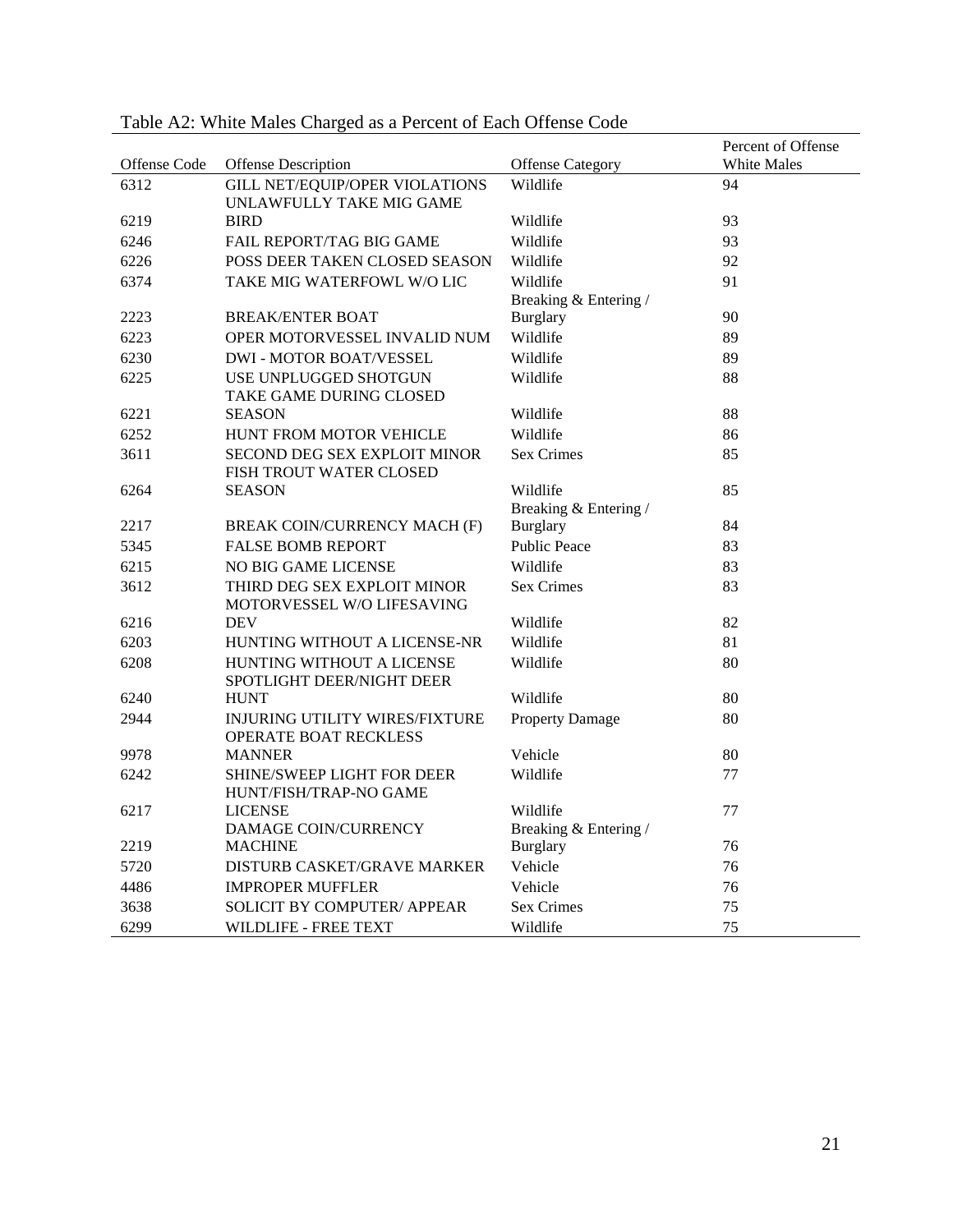|              |                                                                |                                   | Percent of Offense   |
|--------------|----------------------------------------------------------------|-----------------------------------|----------------------|
| Offense Code | Offense Description                                            | <b>Offense Category</b>           | <b>Black Females</b> |
| 2619         | PUBLIC ASSISTANCE FRAUD (F)                                    | Fraud, False Pretense, & Cheats   | 60                   |
| 2354         | THEFT OF CABLE TV SERVICE                                      | Larcenies & Related               | 49                   |
| 2649         | FAIL RETN PROP RENTD PUR OPT                                   | Fraud, False Pretense, & Cheats   | 43                   |
| 2615         | FOOD STAMP FRAUD (F)                                           | Fraud, False Pretense, & Cheats   | 42                   |
| 4414         | CHILD NOT IN REAR SEAT                                         |                                   | 41                   |
|              | FAIL TO RETURN RENTAL                                          |                                   |                      |
| 2646         | <b>PROPERTY</b>                                                | Fraud, False Pretense, & Cheats   | 39                   |
|              | FAIL TO SECURE PASSEN UNDER                                    | Vehicle                           |                      |
| 4472         | 16                                                             |                                   | 35                   |
| 2665         | <b>EMPL SEC LAW VIOLATION</b>                                  | Fraud, False Pretense, & Cheats   | 35                   |
| 2603         | <b>INSURANCE FRAUD</b>                                         | Fraud, False Pretense, & Cheats   | 34                   |
| 4531         | LIC/PERMIT SEAT BELT VIOL <18                                  | Vehicle                           | 33                   |
| 2676         | FAIL RETURN HIRED MV >\$4000                                   | Fraud, False Pretense, & Cheats   | 31                   |
| 2678         | MED ASSIST RECEIPIENT FRAUD-F                                  | Fraud, False Pretense, & Cheats   | 31                   |
| 9963         | TRESPASS/IMPEDE SCHOOL BUS                                     | Vehicle                           | 30                   |
| 8535         | <b>CURFEW VIOLATION</b>                                        | <b>Local Ordinance Violations</b> | 30                   |
| 2637         | TRAFFICKING STOLEN IDENTITIES<br>MISREP TO OBTAIN ESC BENEFIT- | Fraud, False Pretense, & Cheats   | 29                   |
| 2663         | M                                                              | Fraud, False Pretense, & Cheats   | 29                   |
| 2654         | SECRETING LIEN PROPERTY                                        | Fraud, False Pretense, & Cheats   | 29                   |
| 1368         | <b>SIMPLE ASSAULT</b>                                          | <b>Assaults</b>                   | 29                   |
| 4018         | SOLICIT CRIME AGAINST NATURE                                   | Prostitution                      | 28                   |
| 5531         | <b>AID AND ABET DWLR</b>                                       | Vehicle                           | 28                   |
| 4718         | A&A DWLR NOT IMPAIRED REV                                      | Vehicle                           | 27                   |
| 1357         | <b>SIMPLE AFFRAY</b>                                           | <b>Assaults</b>                   | 27                   |
| 4011         | <b>PROSTITUTION</b>                                            | Prostitution                      | 26                   |
|              | <b>LEARNERS PERMIT VIOLATION</b>                               |                                   |                      |
| 5630         | >18                                                            | Vehicle                           | 26                   |
| 4013         | SOLICIT FOR PROSTITUTION                                       | Prostitution                      | 26                   |
| 5407         | NO REGISTRATION CARD                                           | Vehicle                           | 26                   |
| 8530         | DEFRAUDING TAXI DRIVER                                         | <b>Local Ordinance Violations</b> | 26                   |
| 1318         | ASSAULT SCHOOL EMPL/VOLUNT                                     | <b>Assaults</b>                   | 25                   |
| 2602         | ILLEG POSS/USE FOOD STAMPS(M)                                  | Fraud, False Pretense, & Cheats   | 25                   |
| 1336         | <b>ASSAULT AND BATTERY</b>                                     | <b>Assaults</b>                   | 25                   |

Table A3: Black Females Charged as a Percent of Each Offense Code